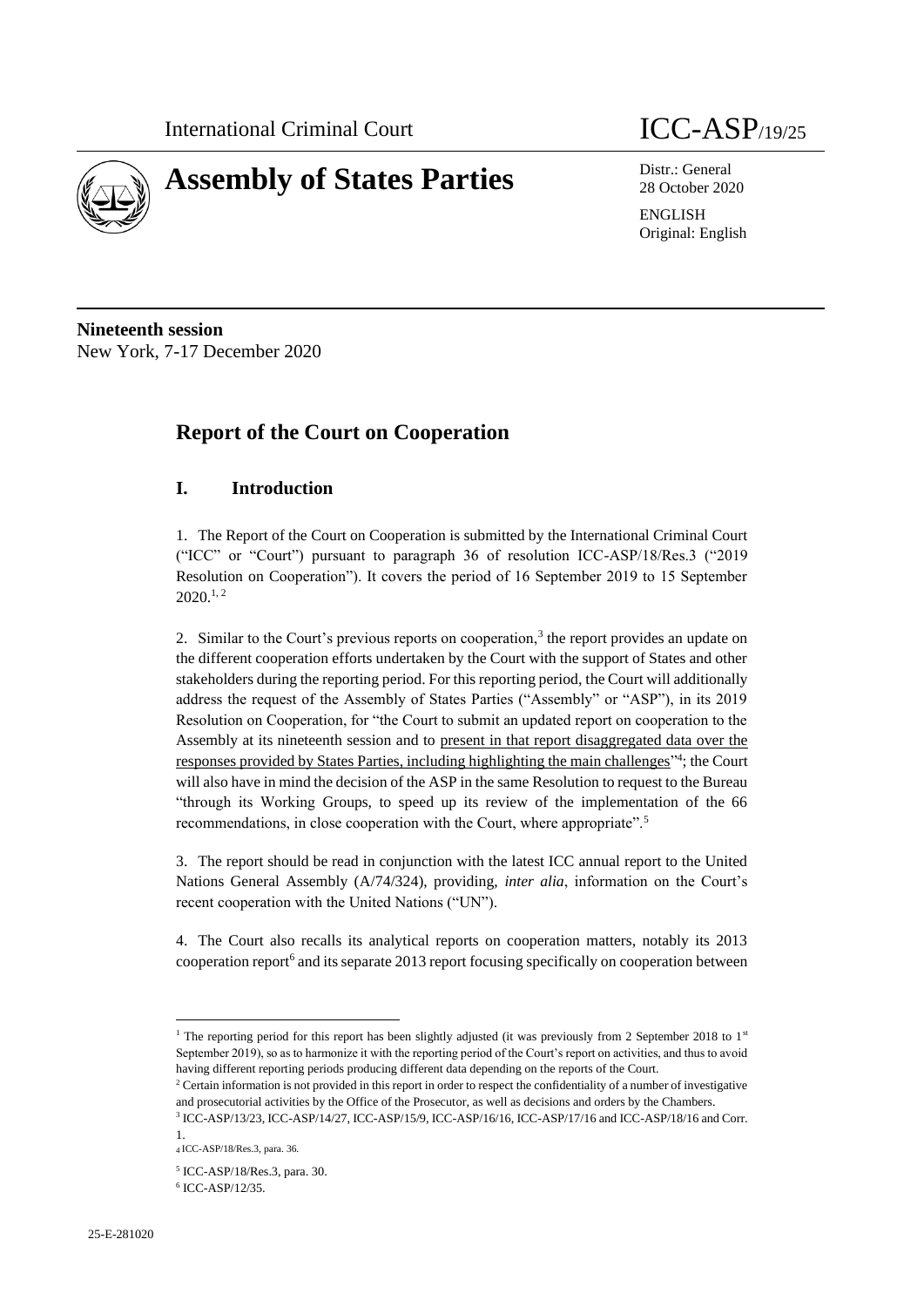the Court and the UN, $<sup>7</sup>$  as useful sources of information regarding the key cooperation needs</sup> of the Court which remain valid to date.

5. Finally, the Court underlines the continued relevance of the 66 recommendations on cooperation adopted by States Parties in  $2007$ ,<sup>8</sup> as well as the flyer that was produced by the co-facilitators of the working group on cooperation in 2015<sup>9</sup> in collaboration with the Court in order to promote the 66 recommendations and increase understanding and implementation of them. Indeed, the Court strongly believes that both documents continue to form an important basis for cooperation discussions and efforts, which can render the assistance to the Court more efficient and effective.

6. During the reporting period, the Court continued to engage with States Parties on its cooperation priorities and challenges, as well as its ongoing efforts aimed at advancing these priorities, including in the context of the facilitation on cooperation of the Hague Working Group ("HWG"). To amplify its messaging, the Court used the booklets and factsheets it has produced over the years, with the financial support from the European Commission, to disseminate information and promote cooperation in the key areas regarding the implementation of the 66 recommendations ("Recommendations on States' Cooperation with the International Criminal Court (ICC): Experiences and Priorities"), cooperation agreements, financial investigations and recovery of assets, arrest and surrender ("Arresting ICC suspects at large"), and the Trust Fund for Family Visits.

7. To support and track their cooperation activities within their respective mandates and responsibilities in the field of cooperation, both the Office of the Prosecutor ("OTP" or "the Office") and the Registry have created internal databases to store and keep track of the requests for cooperation and assistance they send to, or receive from, a variety of stakeholders. These databases have allowed both organs to provide overall quantitative data regarding the number of requests sent for each reporting period, to how many stakeholders, how many responses received, as well as how many requests for judicial assistance they received from States.

8. Over the years the types of cooperation requests sent by the Court have evolved as well as their level of complexity, both as regards the request itself and its implementation. Hence, in more recent years, the Court has further refined its tracking and analysis of these requests, and of the replies received. The databases mentioned in the previous paragraph have also evolved to more sophisticated tools in order to monitor these requests, first in the OTP, and by the end of 2020 in the Registry. With the adoption of the 2019-2021 ICC Strategic Plan, as well as complementing OTP and Registry Strategic Plans for the same period, further emphasis was put in collecting more detailed and qualitative data, to support the monitoring of the implementation of Strategic Plans and the goals set. In particular, Goal 4 of the ICC Strategic Plan, Strategic Goal 2 of the OTP Strategic Plan (paragraph 27) and objective a) of the Division of External Operations (paragraph 22) of the Registry Strategic Plan - are directly linked to increasing cooperation and developing modalities of cooperation and operational support in the context of investigative, prosecutorial and judicial activities. Linked to these objectives, certain Key Performance Indicators (KPIs) were and continue to be identified, to further support the refinement of the relevant data collection at the Court.

9. Owing to these developments, the Court is already well placed to address the Assembly's request to feature "disaggregated data over the responses provided by States Parties [to

<sup>7</sup> ICC-ASP/12/42.

<sup>8</sup> Resolution ICC-ASP/6/Res.2, annex II.

<sup>9</sup> "Recommendations on States' Cooperation with the International Criminal Court (ICC): Experiences and Priorities"[, https://www.icc-cpi.int/news/seminarBooks/66%20Recommendations%20Flyer%20\(ENG\).pdf](https://www.icc-cpi.int/news/seminarBooks/66%20Recommendations%20Flyer%20(ENG).pdf) .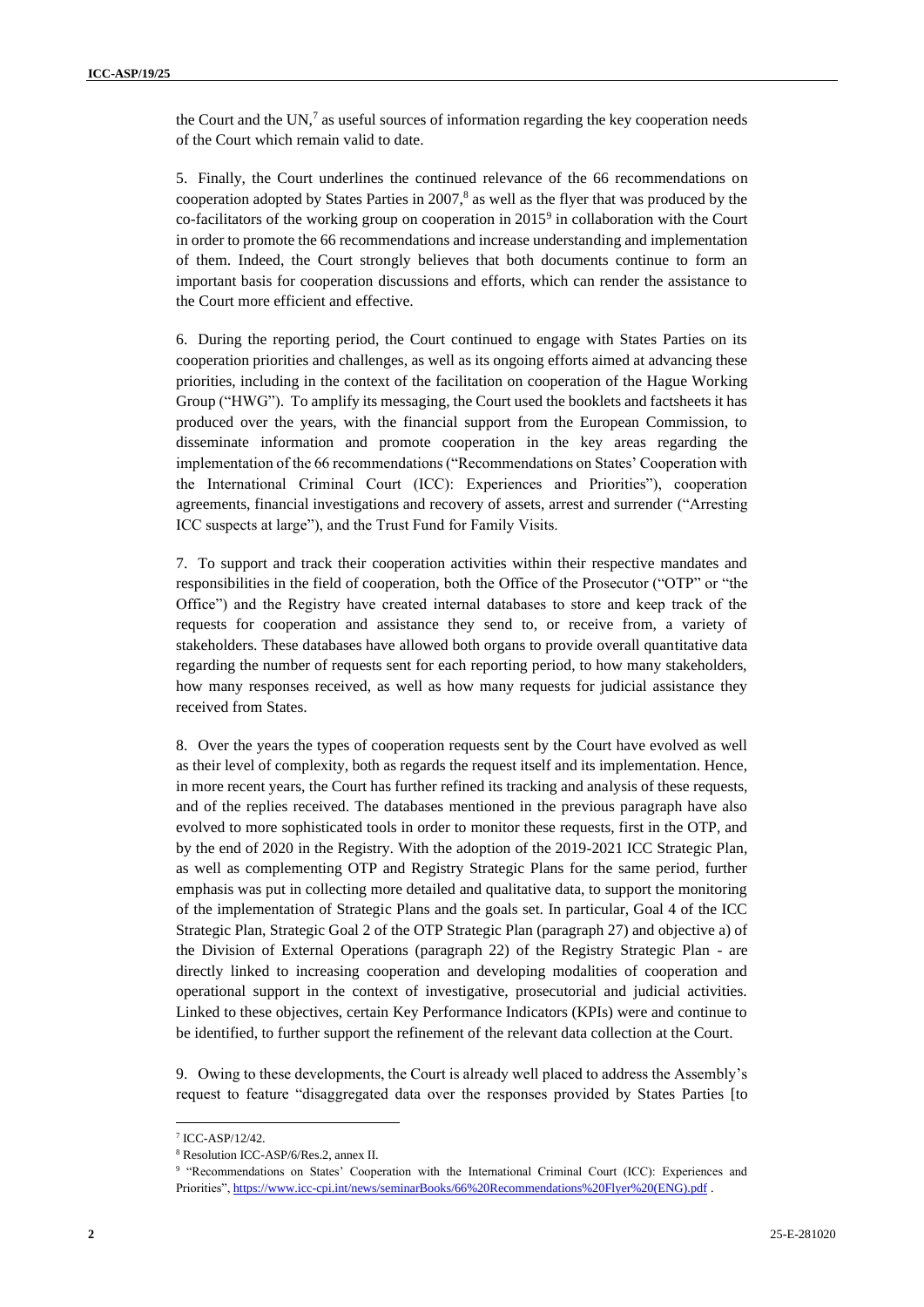cooperation requests], including highlighting the main challenges"; with the finalization, by the end of 2020, of a more comprehensive database to collect and analyse data regarding cooperation from the Registry side, the Court looks forward to providing even more detailed and complete image of its cooperation efforts and challenges faced in its future reports.

10. Using as a compass the seven priority areas for cooperation identified in the 66 recommendations flyer, this report will (i) provide specific data for cooperation priority areas two to five<sup>10</sup>; (ii) provide an update on the efforts undertaken by the Court during the reporting period to strengthen cooperation in those areas; (iii) provide an analysis of the data and highlight the main challenges it reflects; and (iv) identify recommendations for a way forward for each cooperation priority, based on the Court's experience and lessons learned in the past 17 years of operation, in order to contribute to the 66 recommendations implementation review by the Bureau and the Assembly. Finally, the report will provide a short update and key recommendations on the three other priority areas<sup>11</sup> that are not linked to data collection.

**II. Presentation of the collected disaggregated data on cooperation, focusing on the four priority areas with detailed data collection (cooperation in support of investigative, prosecutorial and judicial activities; arrest and surrender; financial investigations and asset recovery; and cooperation agreements) – update on ICC efforts, challenges identified, and recommendations on the way forward**

**1. General overview of data collected for requests for cooperation and assistance sent and received by the OTP and the Registry during the reporting period** 

| <b>Office of the Prosecutor</b>        |                                                   |
|----------------------------------------|---------------------------------------------------|
| Total number of Requests for           | 402 RFAs (including 70 notifications of missions) |
| Assistance ("RFAs") sent during        |                                                   |
| the reporting period $(16/09/2019)$ to |                                                   |
| 15/09/2020)                            |                                                   |
| Evolution<br>based on the last         | $-31,98\%$ (with notifications) and $-12,63\%$    |
| reporting period $(2nd$ September      | (without notifications)                           |
| 2018 to $1st$ September 2019)          |                                                   |
| Average time needed to execute an      | $40.5$ days                                       |
| <b>RFA</b>                             |                                                   |

| <b>Registry</b>                                           |                                                                                   |
|-----------------------------------------------------------|-----------------------------------------------------------------------------------|
|                                                           | <b>Total number of Requests for 430 RFCs (including requests sent by relevant</b> |
|                                                           | Cooperation ("RFCs") sent during   sections in the HQ and the Country Offices /   |
| the reporting period $(16/09/2019 \text{ to } NYLO)^{12}$ |                                                                                   |
| 15/09/2020)                                               |                                                                                   |

 $10$  Area 2: Cooperation in support of preliminary examinations, investigations, prosecutions and judicial proceedings (including with the Defence); area 3: Arrest and surrender; area 4: Identification, seizing and freezing of assets; area 5: Cooperation Agreements.

<sup>&</sup>lt;sup>11</sup> Area 1: Enacting the legal mechanisms set in the Rome Statute and setting up effective procedures and structures regarding cooperation and judicial assistance; area 6: Diplomatic and public support in national, bilateral, regional and international settings; area 7: Inter-State cooperation in the context of the Rome Statute system.

 $12$  This number does not reflect notifications of judicial documents, missions and requests concerning the signature of voluntary cooperation agreements.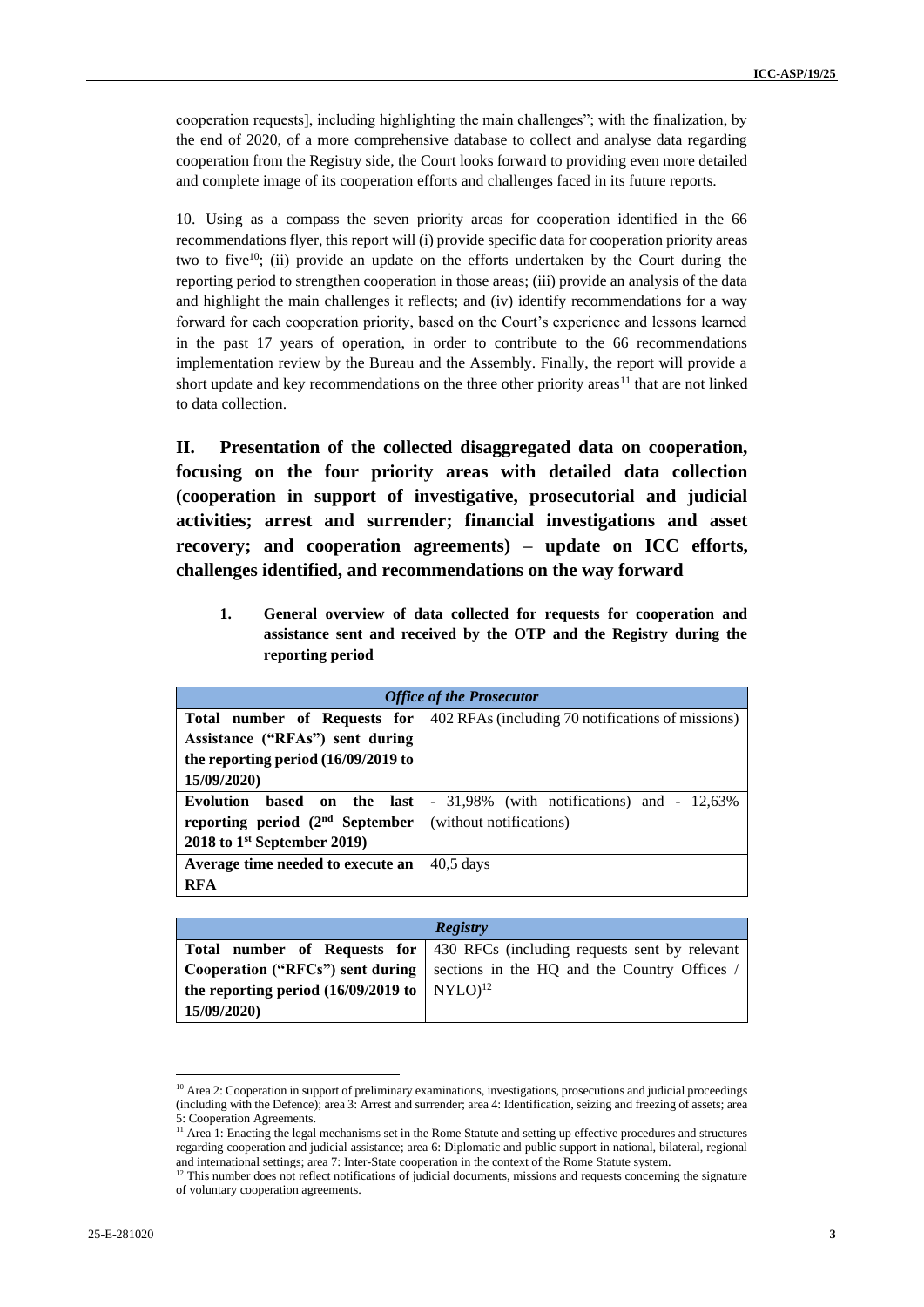| Evolution based on the<br>last  <br>reporting period $(2nd$ September<br>2018 to $1st$ September 2019) | $+26%$  |
|--------------------------------------------------------------------------------------------------------|---------|
| Average time needed for reply                                                                          | 25 days |
| % of positive replies to RFCs                                                                          | 60%     |
| during the reporting period                                                                            |         |
| Number of notifications<br>sent                                                                        | 60      |
| during the reporting period                                                                            |         |

**2. Priority area 2: Cooperation in support of preliminary examinations, investigations, prosecutions and judicial proceedings (including with the Defence)**

| <b>Office of the Prosecutor</b>         |                                                             |
|-----------------------------------------|-------------------------------------------------------------|
| <b>Total number of RFAs sent during</b> | 402 RFAs (including 70 notifications of missions)           |
| the reporting period                    | - same as above since all the OTP RFAs relate to            |
|                                         | <i>investigations</i> , <i>prosecutions</i> and<br>judicial |
|                                         | proceedings                                                 |
| Total number of Requests for            | 10 RFIs                                                     |
| Information ("RFIs") concerning         |                                                             |
| the preliminary examinations for        |                                                             |
| the reporting period                    |                                                             |
| % of replies for the RFAs during        | 32,33 % (a total of 130 RFAs executed out of the            |
| the reporting period                    | 402, as of $15/09/2020$ <sup>13</sup>                       |
| Average time needed to execute an       | $40.5$ days                                                 |
| <b>RFA</b>                              |                                                             |

| <b>Registry</b>                                                                    |                                                      |
|------------------------------------------------------------------------------------|------------------------------------------------------|
| Total number of Requests for Cooperation ("RFCs") sent during the reporting period |                                                      |
| for specific requests                                                              |                                                      |
| <b>Defence</b><br>teams'<br>requests                                               | $37$ – of which 9 received positive replies (24,3 %) |
| transmitted by the Registry                                                        | execution rate)                                      |
| <b>Legal Representatives for Victims</b>                                           | $4 - of$ which 4 received positive replies (100 %)   |
| teams' requests transmitted by the                                                 | execution rate)                                      |
| <b>Registry</b>                                                                    |                                                      |
| TFV's requests transmitted by the                                                  | $3 -$ of which 3 received positive replies (100 %)   |
| <b>Registry</b>                                                                    | execution rate)                                      |
| Witness protection requests                                                        | $40 -$ of which 30 received positive replies (75 %   |
|                                                                                    | execution rate)                                      |
| Support to judicial proceedings'                                                   | 9 – of which 8 received positive replies $(88,8%$    |
| requests                                                                           | execution rate)                                      |
| Average time needed for reply                                                      | 40 days                                              |
|                                                                                    |                                                      |
| % of positive replies to RFCs                                                      | 58 %                                                 |
| during the reporting period                                                        |                                                      |

<sup>&</sup>lt;sup>13</sup> It is normal that all RFAs sent during a specific time period are not executed during the same time period, given the time needed to receive, process, consult, execute the requests. In addition, the closer to the end of the period it is sent, the least likely an RFA will be executed within the same time period. *The choice was made here to only include the RFAs that were sent AND recorded as executed during the period of reference, i.e. this excludes all those RFAs executed during the period of reference but sent before it and all those sent during the period of reference but executed after it.*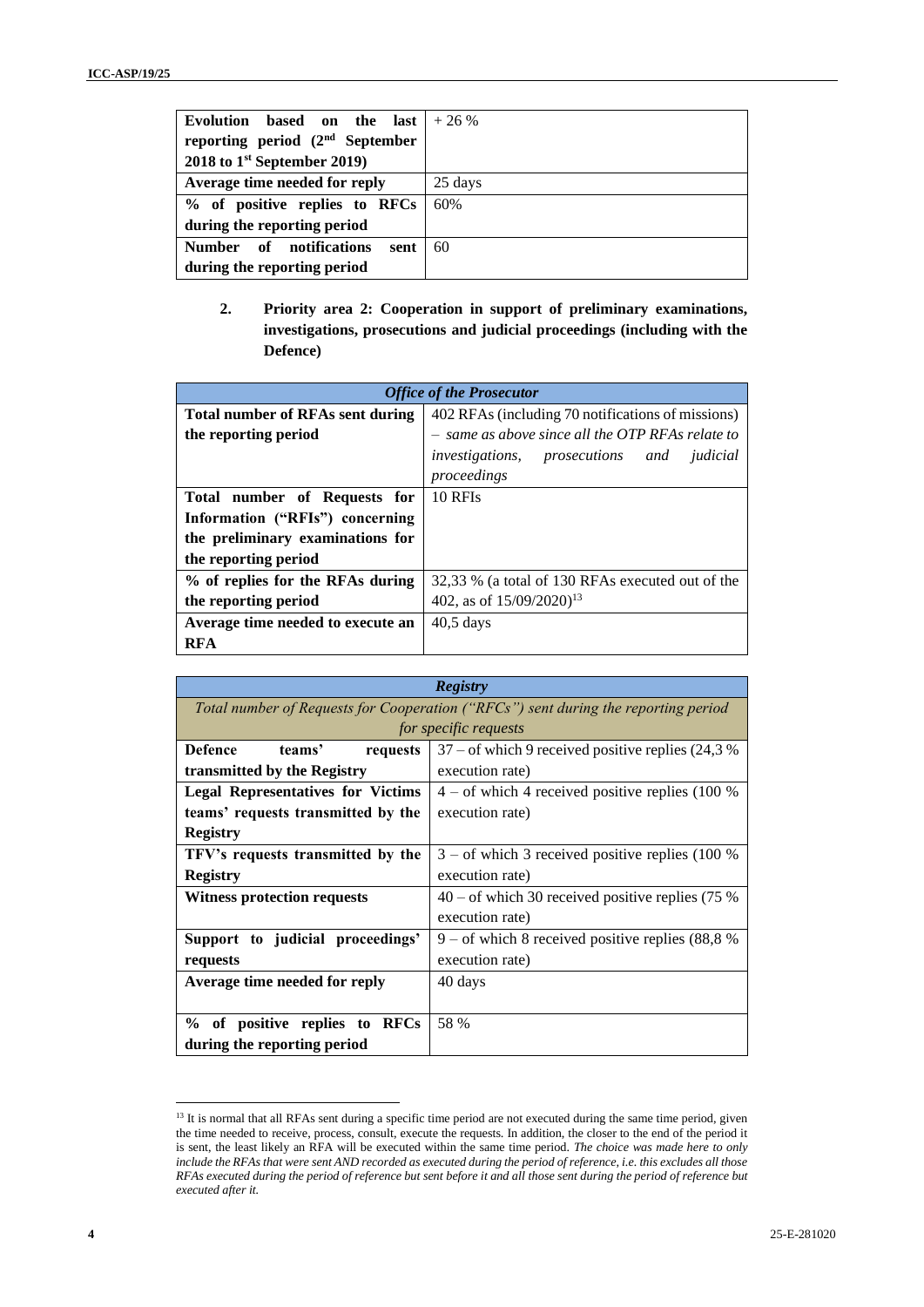#### *Update on ICC efforts during the reporting period*

11. The Court welcomes the initiative of the cooperation co-facilitators of developing and collecting questionnaires among States Parties regarding their cooperation legislation, procedures and modalities, as well as their experiences so far, as well as of putting together a database compiling this information, and allowing for further information sharing between States, and between States and the Court, including in the area of cooperation linked to financial investigations and asset recovery.

12. Notwithstanding the very high number of requests as well as the variety of the types of support requested by the OTP from States, overall, cooperation has been forthcoming and positive. Nevertheless, the OTP continues to experience challenges in the execution of some of its requests, particularly those that seek to obtain large pools of information, or certain technical or sensitive requests and continues to dedicate much time and efforts to consult with the relevant authorities and identify suitable procedures that would allow for a diligent execution of its requests, pursuant to Part 9 of the Rome Statute and applicable national legislations, for all its various types of requests.

13. Among others, the OTP continues to observe that getting access to information collected by military or law enforcement personnel, information from immigration or asylum offices and agencies, information from social media and telecommunication companies and entities, financial information, and information on the location of suspects remains sometimes challenging. The OTP notes with concern that it is also increasingly experiencing difficulties in the execution of simpler requests aimed at interviewing witnesses in secure environments, which creates delays to its investigative activities and diverts disproportionately its resources and time to identify suitable locations and ensure conditions for these to take place.

14. In line with paragraph 16 of the 2019 Resolution on Cooperation, and in accordance with its mandate, the Registry has continued its efforts to encourage States to enhance their cooperation with requests from Defence teams, in order to ensure the fairness of the proceedings before the Court, as well as to contribute to the expeditiousness of proceedings.

15. The Registry continues to deal with challenges it experiences regarding cooperation with the Defence teams, and most specifically linked to privileges and immunities; indeed, an important element of the assistance provided by the Registry to the Defence teams is to ensure that, whenever possible, the members of the teams enjoy privileges and immunities, which are fundamental for the performance of their duties in the territory of States where they operate. This assistance is however not always possible given the lack of internal mechanisms, including but not limited to appropriate legislation and procedures, in the relevant States to provide such privileges and immunities. The Court recalls here the importance of States that haven't done so yet to ratify the Agreement on Privileges and immunities ("APIC"), as also mentioned in paragraph 17 of the 2019 ASP Resolution on Cooperation.

16. The Registry supports Defence teams in their efforts to obtain cooperation from States and other stakeholders in the conduct of their investigations and undertakings, notably regarding requests for interviews (for example, with a state official, or a representative of an intergovernmental organization), or requests for documents and information. It has been the Registry's experience that cooperation with Defence teams is not easily forthcoming, even though they do not often involve complex requests. This is reflected in the data provided above. As in the past, the Registry continues to call for States and other stakeholders to cooperate fully with the requests from the Defence, as this is fundamental to ensuring the rights of the accused and the fairness of the proceedings before the Court.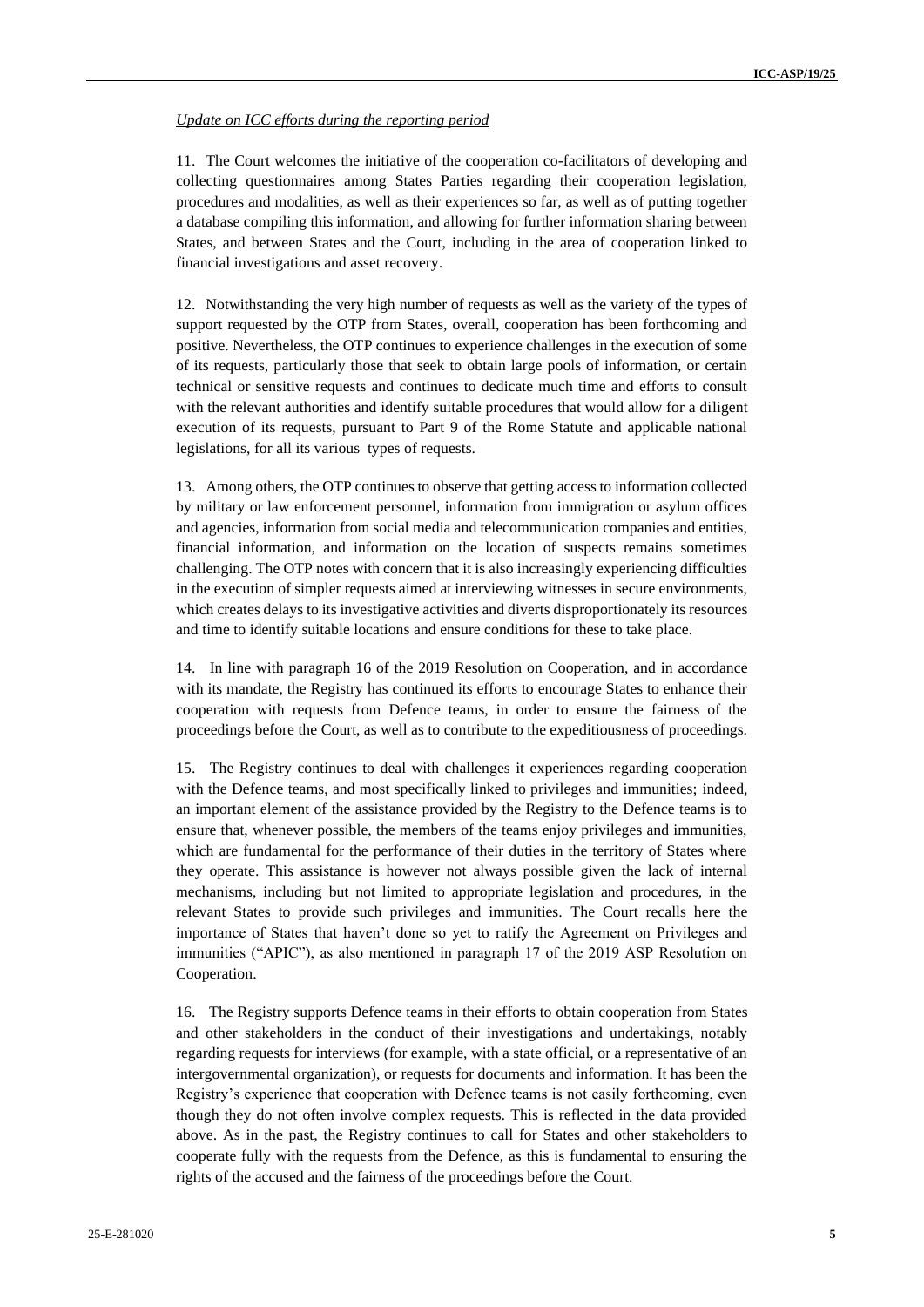17. Another area that has called for increased efforts of the Registry in recent years in the area of voluntary cooperation pertains to States' support to the Trust Fund for Family Visits ("TFFV"). The Registry refers here to paragraphs 29 to 33 of its 2019 Report on Cooperation. As family visits to indigent detainees are subsidized entirely through voluntary contributions by States, non-governmental organizations and individuals to the TFFV, the full and timely implementation of these essential rights is intrinsically linked to the availability of adequate funding. Since its establishment in 2010, the Fund has received a total of 290,000 Euros from six States, for which the Court expresses its appreciation. However, as it happened at the end of 2019, when the Fund had been depleted, and as was conveyed by the Registrar at the  $17<sup>th</sup>$ session of the ASP, it remains necessary to stress the importance of sustainable and adequate funding for this activity, so as to avoid potential negative outfalls on the integrity of the proceedings and the legitimacy of the ICC.

18. During the reporting period, the Court also continued to receive crucial support and cooperation from the UN. The Court is grateful for the important role OLA plays in coordinating its requests for assistance to various departments of the UN Secretariat, to the UN funds, programmes and offices, as well as to Specialized Agencies and to the UN missions deployed in various parts of the world where the Court is involved, and relies on its Liaising Office based in New York to engage strategically with the UN and States.

19. The Court continued to maintain Country Offices in the DRC, the CAR, Mali, Côte d'Ivoire, Uganda and Georgia. The Country Offices provide in-country security, administrative and logistical support to the activities of the parties and participants to the proceedings before the Court, notably the OTP, defence teams, legal representatives for victims and the Trust Fund for Victims ("TFV"). The Country Offices also handle a number of Registry functions in relation to witness protection, victim participation, outreach and cooperation. Engagement and cooperation with national and local authorities, international organisations and the diplomatic community are among the key aspects in the work of the Country Offices, without which the Court could not maintain sustainable operations in the situation countries.

#### *Recommendations on the way forward*

20. Based on the analysis of the main challenges regarding cooperation, the Court has identified the following recommendations:

- *Recommendation 1:* States should strive to maintain a high level of cooperation for all requests coming from the Court, including requests that might be perceived as sensitive or technically complicated at first glance.
- *Recommendation 2:* In particular, States could consider: requesting or offering consultations and facilitating meetings between the Court organs formulating the requests and the competent national authorities ultimately in charge of executing them with a view to finding solutions together; suggesting potential alternative ways to assist or transmit the information sought; or organising regular bilateral meetings to follow up on the execution of such requests to exchange on the most efficient way forward.
- Recommendation 3: In addition, it has been the Court's experience that the availability of channels of communication and simplified domestic procedures for dealing with ICC cooperation requests, as well as coordination and information sharing between national authorities dealing with Court cooperation requests, all contribute to a smoother, more efficient cooperation.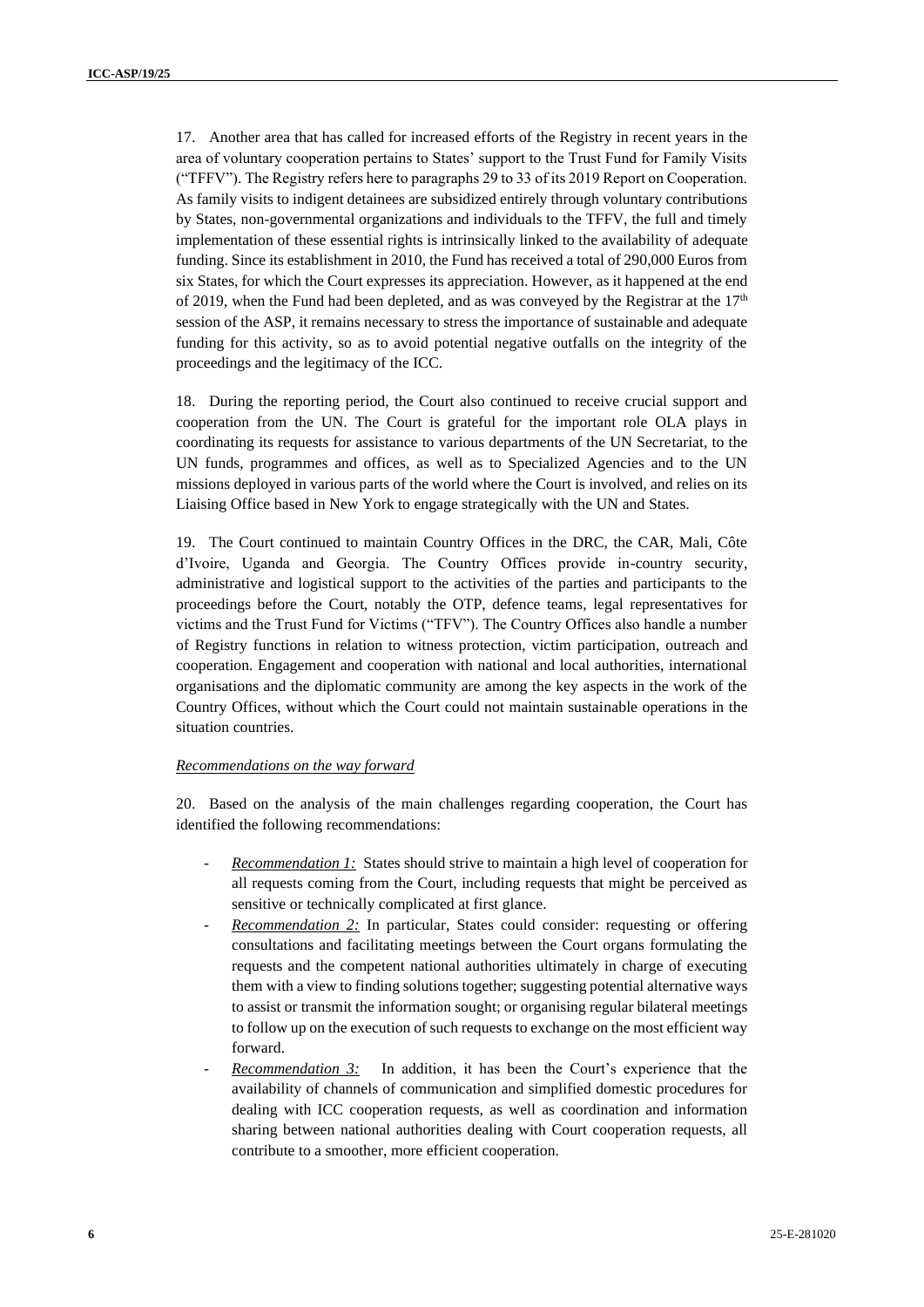- *Recommendation 4:* States could consider informing the Registry on whether they would prefer to receive requests for cooperation from the Defence teams through the Registry or directly from the teams.
- *Recommendation 5:* States could consider mainstreaming information within national judiciary and law enforcement on the legal framework of the Court and cooperation obligations with the Court as a whole, including Defence teams.
- *Recommendation 6:* States could consider specific discussion among States and the ICC on the challenges and impediments (whether legal, technical, logistical or financial) faced by States to answer Defence requests for cooperation.
- *Recommendation 7:* Compliance by the Defence teams of the requirements established by the ICC jurisprudence regarding the cooperation requests, i.e. specificity, relevance and necessity.
- *Recommendation 8:* Regular meetings of Defence Teams with the ICC Focal Points from the relevant international organizations.
- *Recommendation 9:* Ratification of the Agreement on Privileges and Immunities of the ICC by all States Parties.
- *Recommendation 10:* States could consider having clear and agreed procedures at the domestic level regarding privileges and immunities; not only for ICC staff but also for Defence teams.
- *Recommendation 11:* States could consider signing the framework agreements on interim release, release and enforcement of sentences.

21. Besides cooperation in support of the Court's activities, the Court wishes to recall also the challenges related to non-cooperation. In this regard, the Court welcomes the ASP's request for the Bureau to address the issues of cooperation and non-cooperation with the International Criminal Court "as a matter of priority in 2020 through its working groups and facilitations, in a fully inclusive manner [and] in line with their mandates."<sup>14</sup> In this context, the Court welcomes the positive development regarding the first joint event organized by the co-facilitators on cooperation and the regional focal points on non-cooperation, which took place on 5 October 2020 in a virtual platform. In furtherance of prerogatives and obligations under the Statute, it is hoped that the ASP will continue to consider opportunities to increase its efforts with a view to preventing non-compliance, especially in the critical matter of the arrest of persons subject to warrants issued by the Court. The Court hopes that further consultations will take place with a view to reviewing and strengthening the ASP procedures relating to non-cooperation, as well as to developing guidelines regarding the formal dimension of the ASP procedures regarding non-cooperation.

22. The Court would also like to highlight again that the capacity of the UN Security Council to refer a situation to the Court is a crucial tool to promote accountability and avoid an impunity gap, but active follow-up to referrals by the Council in terms of ensuring cooperation from all relevant stakeholders and for as long as the warrants have not all been executed, remains necessary to ensure that effective justice can be delivered when peace, security and well-being of the world are threatened. The need for follow-up also extends to a need to step up efforts to prevent non-compliance with requests for cooperation for arresting ICC suspects, and to react to instances of non-compliance.

23. The Court has transmitted a total of 16 communications on non-cooperation to the Council regarding the situations in Darfur and Libya. On 1 March 2016, the Secretary-General transmitted to the President of the Court a copy of a letter, dated 21 December 2015, from the then President of the Council, indicating that the decisions of the Pre-Trial Chambers concerning non-cooperation in the situations in Darfur and Libya had been brought

<sup>14</sup> ICC-ASP/18/Res/7, para. 18.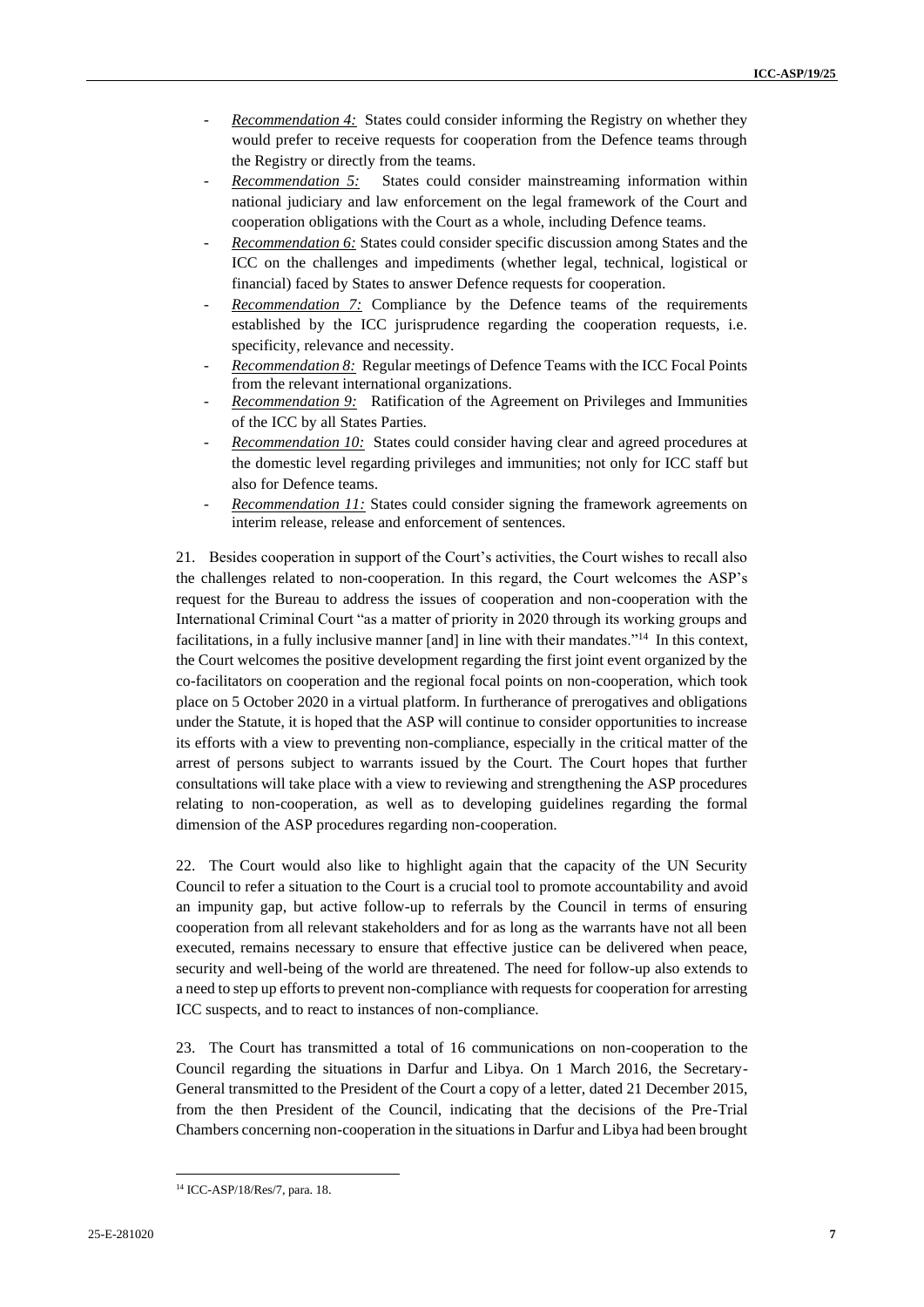to the attention of the members of the Council. Since then there has been no formal reaction from the Council to the communications on non-cooperation. The Court looks forward to engaging with interested parties to develop methods of structured dialogue between the Court and the Council to discuss how to improve the implementation of obligations created by the Council, including the execution of arrest warrants, and to seek more constructive strategies for attaining the mutual goals of preventing and ending impunity for atrocity crimes. Following the Arria-formula meeting on the ICC and the Council, organised on 6 July 2018, and the subsequent debrief to the Hague Working Group, both with participation of the Prosecutor, the Court continues to highlight and make efforts, where appropriate, to followup on concrete areas and ideas that can contribute to enhancing the interaction between both bodies. States Parties – in particular through their Permanent Missions in New York – play a lead role in this regard and as such are encouraged to devise strategies to follow up and make progress in a sustained manner.

#### **3. Priority area 3: Arrest and surrender**

| <b>Registry</b>                                 |                                    |
|-------------------------------------------------|------------------------------------|
| Total number of RFCs sent during the            | 5 (including support in surrender) |
| reporting period for arrest<br>and<br>surrender |                                    |
| Average time needed for reply                   | 4 months                           |
|                                                 |                                    |
| % of positive replies to RFCs during the        | 80 %                               |
| reporting period                                |                                    |

#### *Update on ICC efforts during the reporting period*

24. Mr Abd-Al-Rahman (formerly referred to in ICC documents as "Ali Kushayb"), who allegedly was a tribal leader, a member of the Popular Defence Forces and one of the top commanders of the Janjaweed Militia in the Sudan, was transferred to ICC custody on 9 June 2020 after having surrendered himself in the CAR. The confirmation of charges hearing, regarding crimes against humanity and war crimes allegedly committed between 2003 and 2004, is set to begin on 7 December 2020.

25. The implementation of a complex transfer operation regarding Mr Abd-Al-Rahman in the context of the COVID-19 pandemic demonstrated the Court's and the States Parties' capacity to implement a surrender request even in difficult circumstances. The Court is grateful for the cooperation of all those States, organisations and individuals who contributed to this pivotal development, in particular, the Governments of the Central African Republic, the Republic of Chad, the French Republic and the Host State, The Netherlands, and the United Nations Multidimensional Integrated Stabilization Mission in the Central African Republic ("MINUSCA"), which contributed to this development notwithstanding the complexities of the operation, not least in the midst of added complications presented while operating in the COVID-19 pandemic context.

26. Court-issued requests for arrest and surrender remain outstanding against 14 individuals:

- i. DRC: Sylvestre Mudacumura, since 2012<sup>15</sup>;
- ii. Uganda: Joseph Kony and Vincent Otti, since 2005;

<sup>&</sup>lt;sup>15</sup> The Court is in the process of verifying Mr Mudacumura's reported death in 2019, pending further steps concerning his status.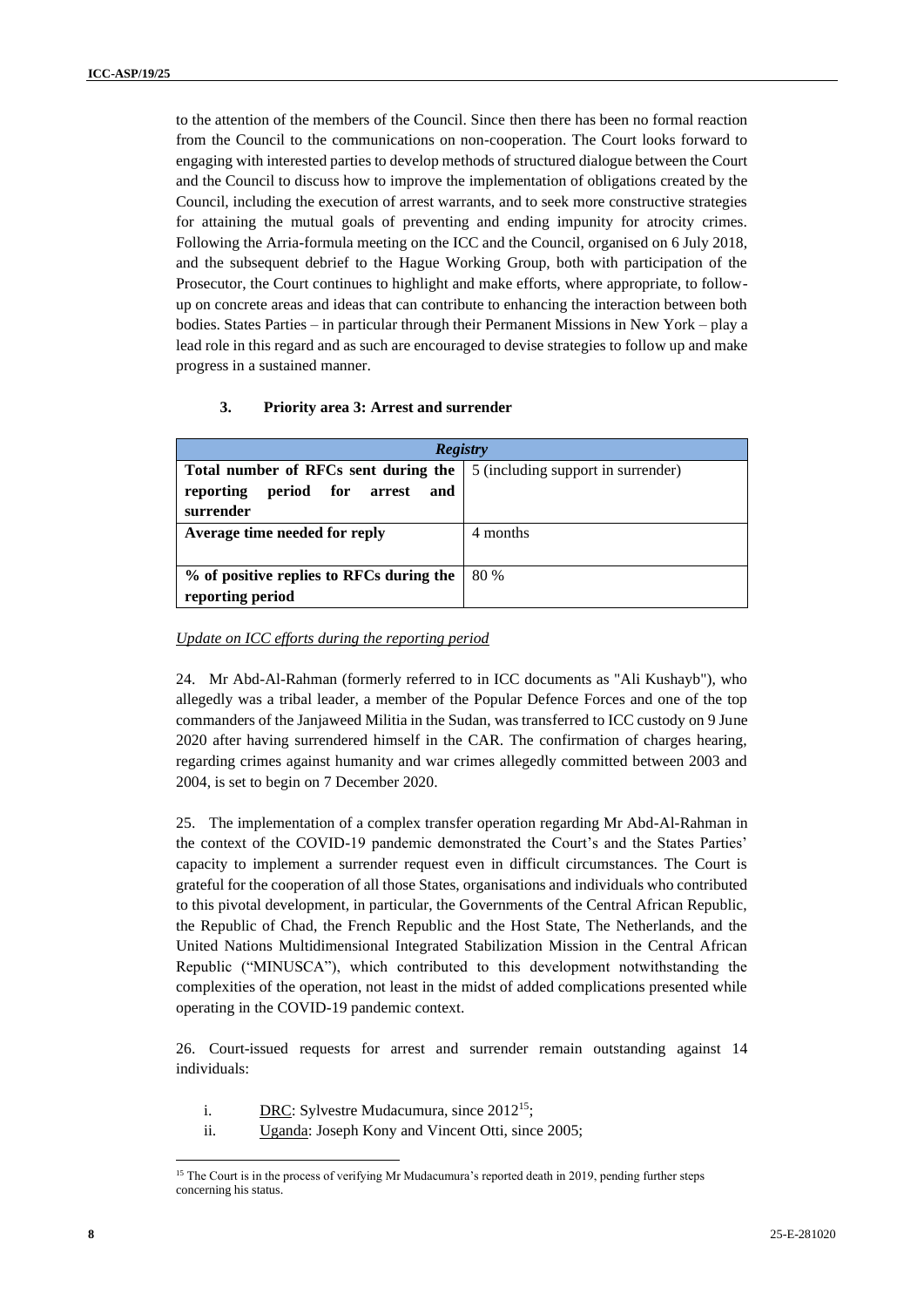- iii. Darfur: Ahmad Harun, since 2007; Omar Al-Bashir, since 2009 and 2010; Abdel Raheem Muhammad Hussein, since 2012; Abdallah Banda, since 2014;
- iv. Kenya: Walter Barasa, since 2013; Paul Gicheru and Philip Kipkoech Bett, since 2015;
- v. Libya: Saif Al-Islam Gaddafi, since 2011; Al-Tuhamy Mohamed Khaled, since 2013; Mahmoud Mustafa Busayf Al-Werfalli, since 2017; and
- vi. Côte d'Ivoire: Simone Gbagbo, since 2012.

27. The pending arrest warrants are an unfortunate testament to the challenges the Court faces in terms of cooperation. The ICC will not be able to fully exercise its mandate without arrests and/or surrenders, as court proceedings cannot commence without the presence of the suspect(s). The Court therefore appreciates any efforts and strategies devised by States Parties to work towards ensuring the timely arrest and surrender of those individuals at large. The issue was also raised by the Prosecutor and the Registrar during the second segment of the cooperation plenary of the Assembly of States Parties on 5 December 2019.

28. The OTP and the Registry continued their common efforts to devise and implement strategies to facilitate the arrest of suspects within the inter-organ working group on arrest strategies created in March 2016 and reinforced since. The working group continued to meet regularly to exchange views and information on judicial activities relevant to the warrants of arrest, to centralise, verify and analyse factual information received from external or internal sources, to develop sources and foster support from relevant state and non-State partners, to share and confront leads, to make use of investigative tools available to the OTP and to develop and implement joint cooperation strategies and missions to foster arrest of ICC fugitives.

#### *Recommendations on the way forward*

29. Based on its experience, the Court believes that in order to galvanize arrest efforts, different types of actions are needed for each warrant at different stages, all of relevance to States. These notably include:

- ➢ Tracking efforts (whereabouts, movements, activities):
	- *Recommendation 12:* Access to information from national authorities, including, when appropriate, specialised services (including solely for the purpose of validating or invalidating information collected by the Court).
	- *Recommendation 13:* Transmission of information and alerts on suspects.
	- *Recommendation 14:* Availability of judicial measures and tools to facilitate access to information on the whereabouts of suspects, including access to special investigative techniques and tools in the hands of national law enforcement and intelligence services as needed.
- ➢ Identification of potential leverage and partners:
	- *Recommendation 15:* Support in multilateral fora (UN, regional, specialised networks) and bilateral encounters, and efforts to keep the issue on the agenda.
	- *Recommendation 16:* Insertion of arrest warrant execution in talking points and external relation strategies, as appropriate.
	- *Recommendation 17:* Focus on compliance with ICC decisions, including as part of larger diplomatic discussions and fora.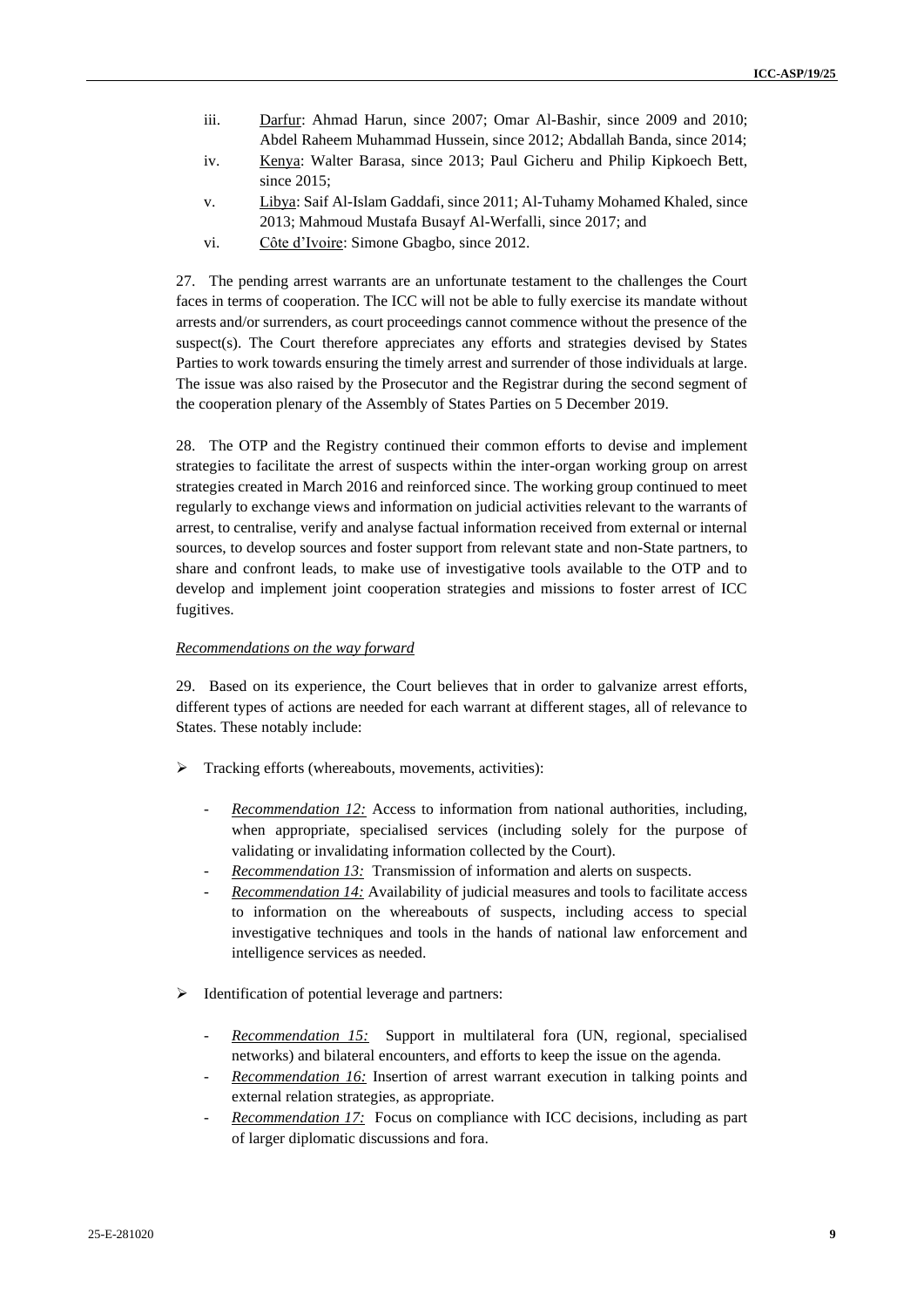- Recommendation 18: Link arrests to the importance of the Court's mandate. Campaigns and reminders on the alleged crimes and the charges, especially in the situation where the investigations take place<sup>16</sup>.
- *Recommendation 19:* Reactivity when information sent on suspects' movements.
- ➢ Operational support:
	- *Recommendation 20:* Surrender procedures and availability of legal and technical processes (SOPs developed, including established procedures in place for different arrest / surrender / transfer scenarios, taking into account key elements that can influence legally and operationally the operations, such as for instance the existence of complete implementing legislation in the State of arrest).
	- *Recommendation 21:* The integration of exceptions to UN travel bans for the fulfilment of a judicial process are also a useful tool for the ICC for the purposes of bringing arrested individuals to the Court, and these mechanisms need to be triggered on an urgent and simplified basis.
	- *Recommendation 22:* Transport and logistics: the Registry has also recently developed a model agreement for air transport, following earlier contact with a number of States to explore innovative ways of tapping into their air transport capacity that could be made available to the ICC when persons arrested are transferred to the seat of the Court. The Registry will be approaching States with this model agreement, hoping it will provide the Court with new options to enable the operational and logistical support needed to make transfer operations a success.

30. Through its dedicated Working group and its external relations efforts, the Court on its side will continue to promote further informal exchanges and coordination with States and relevant intergovernmental organizations to share information and develop concrete strategies towards arrests, including but not limited to efforts concerning sanctions and travel bans. At the same time, the Court encourages all relevant stakeholders to re-commit and make meaningful strides in order to find remedy to this crucial challenge to the cooperation regime and the credibility of the Rome Statute system.

# **4. Priority area 4: Identification, seizing and freezing of assets**

| <b>Office of the Prosecutor</b>                                                                                          |          |  |
|--------------------------------------------------------------------------------------------------------------------------|----------|--|
| Total number of RFAs sent during the 12<br>reporting period for financial investigations for<br>identification of assets |          |  |
| % of execution rate                                                                                                      | $16\%$   |  |
| Average time needed to execute an RFA                                                                                    | 4 months |  |

| <b>Registry</b>                                   |  |
|---------------------------------------------------|--|
| Total number of RFCs sent during the   5          |  |
| reporting period for financial investigations for |  |
| legal aid                                         |  |

<sup>&</sup>lt;sup>16</sup> The Court has developed factsheets on the suspects at large, a leaflet to increase attention for and knowledge of pending warrants, as well as reformulated its website to further highlight the issue and make relevant information easier to access as well as to facilitate transmission of relevant information from external sources. These efforts were combined with a communication campaign launched in November 2018, and the Court will continue to call upon its States Parties to support it with similar efforts at the national and regional levels.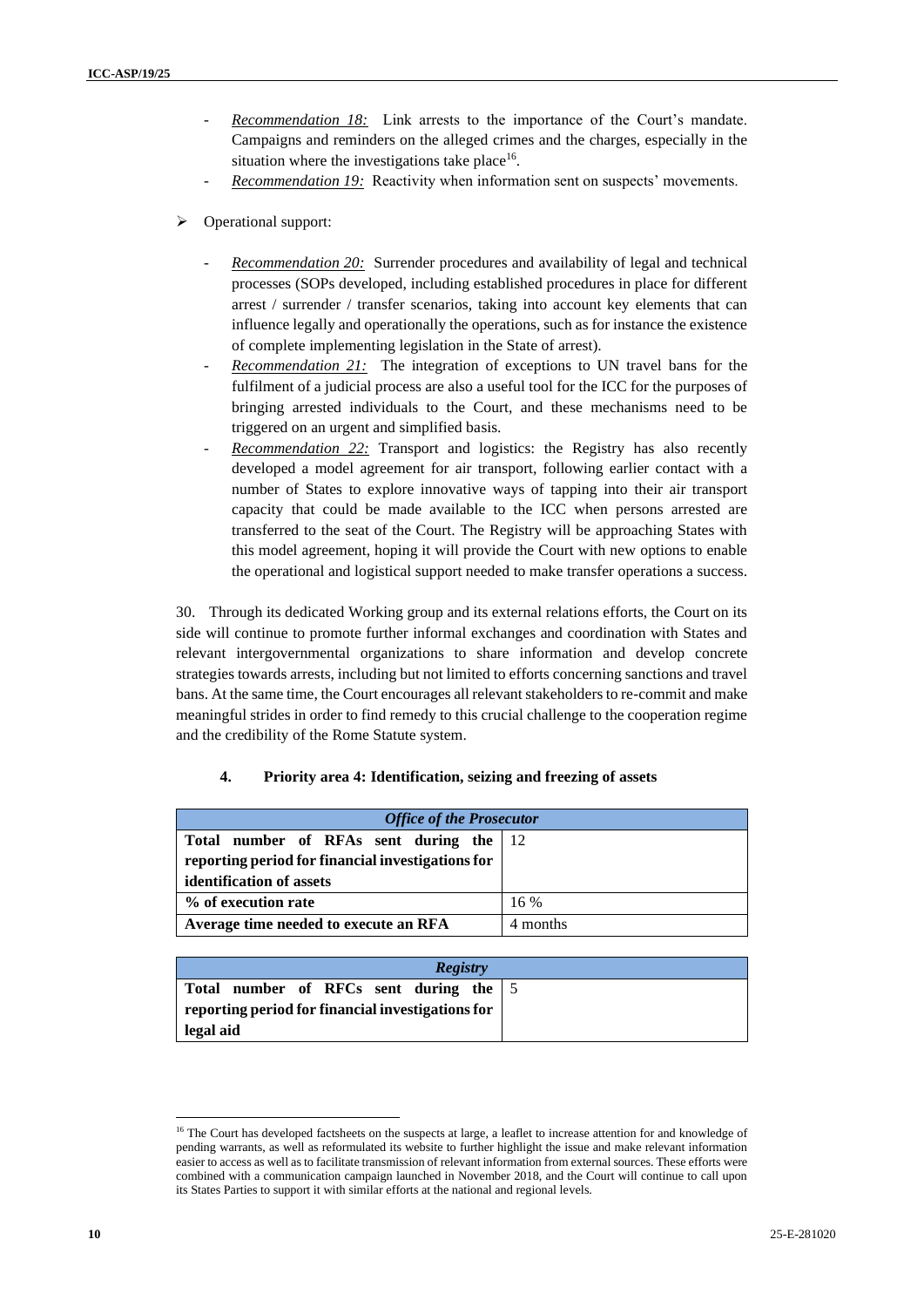| Total number of RFCs sent during the $ 1 $<br>reporting period for asset recovery for fines<br>and reparations |          |
|----------------------------------------------------------------------------------------------------------------|----------|
| Average time needed for reply                                                                                  | 4 months |
| $%$ of positive replies to RFCs during the 16%<br>reporting period                                             |          |

## *Update on ICC efforts during the reporting period*

31. Regarding this key cooperation matter, the Court is thankful to the HWG cooperation co-facilitators for the efforts put forward in the course of 2019 and 2020, in furtherance of the Paris Declaration on cooperation regarding financial investigations and asset recovery of 2017, which forms a very useful basis for further discussions and concrete enhancements regarding cooperation in this area.

32. The OTP and the Registry have continued to approach several State Parties on a bilateral basis during the reporting period to explore with them ways to access information in a timely manner and identify focal points among the relevant authorities and fast track channels to ensure preservation of relevant information. Reference is made here to paragraphs 48 to 56 of the 2018 ICC Report on Cooperation, which detail the specific legal and operational framework in which the Court seeks cooperation from States and other stakeholders in the area of financial investigations and recovery of assets. The Court also continued its efforts to exchange with States to improve its requests and explain it specific mandate to States as recommended by the Assembly of States Parties following the Paris Declaration. In support to its investigative activities, the OTP has also approached private entities and experts to seek their support and advice to review and improve as needed its investigative practices and methodologies in this area. The Registry continued to raise the importance of this issue during high-level and technical meetings and virtual contacts undertaken during the reporting period, notably with countries in Latin America, as well as in Western and Eastern Europe.

33. During the reporting period, the Registry continued to face difficulties in obtaining diligent replies from States in this area, which is highlighted by the data provided above.

#### *Recommendations on the way forward*

34. A number of immediate steps could indeed be taken by States to support the work of the Court:

- *Recommendation 23:* The adoption of the necessary legislation or procedures in line with Rome Statute obligations to be in a position to reply timely and effectively to relevant requests from the Court. It is paramount that the Court can count on the full and timely cooperation from States in order to successfully retrace the complex asset recovery scheme of any given ICC suspect and/or accused.
- *Recommendation 24:* Streamlining ICC specific needs domestically so that the prosecution of war crimes and crimes against humanity triggers the same reflexes in terms of financial intelligence and investigations as the prosecution of financial crimes or transnational organised crimes. It is hoped that the leaflet that was produced in 2018 on Financial Investigations and the Recovery of Assets by the Court will help the national experts in understanding better these needs.
- *Recommendation 25:* The opening of domestic investigations into possible financial crimes on the basis of information received by the Court so that States can use the full arsenal offered by their national law.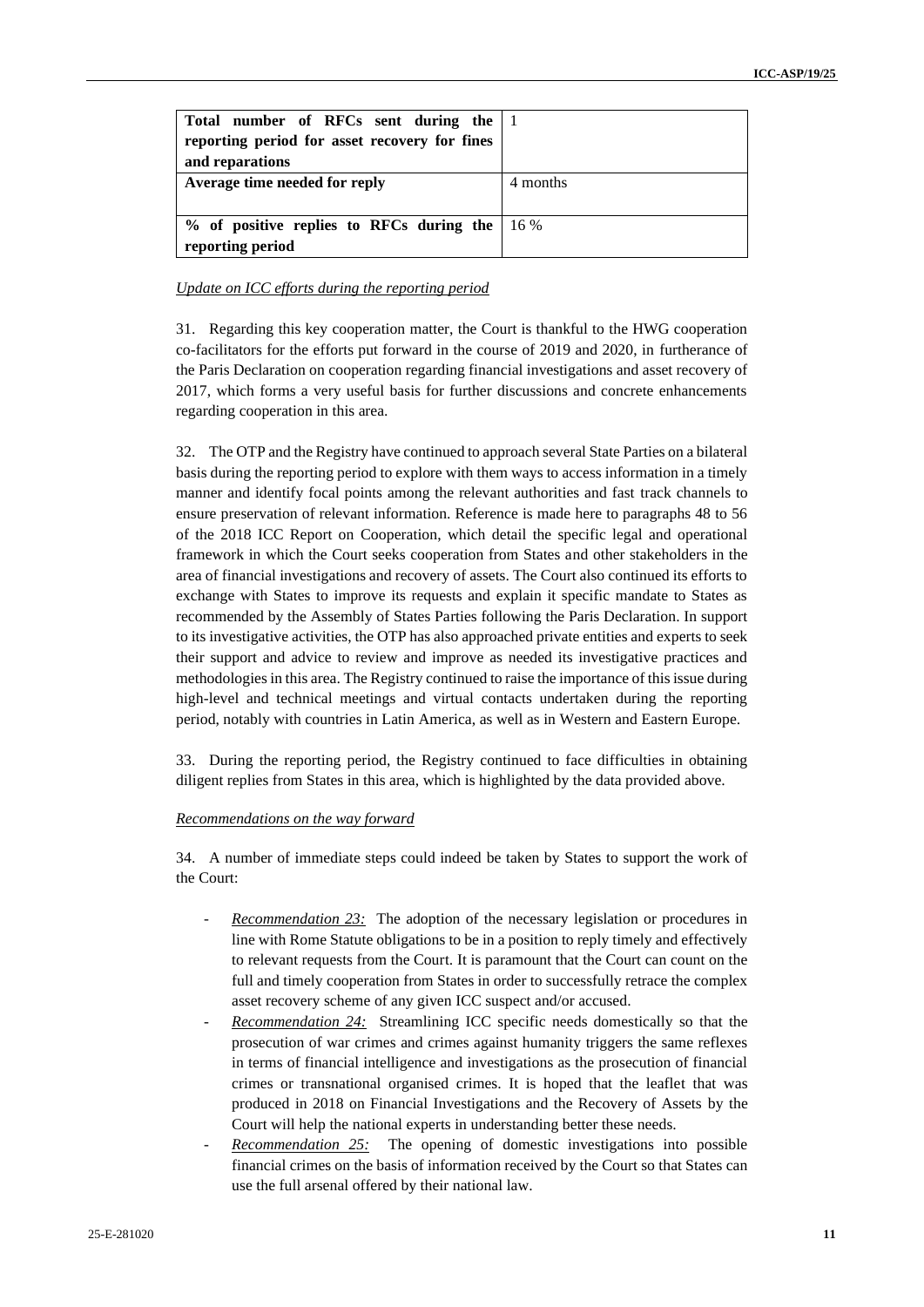- *Recommendation 26:* The appointment of focal points on freezing of assets, without prejudice to the formal channels of communication identified by each State, to follow up on exchanges with the ICC as appropriate.
- *Recommendation 27:* Within the judicial context, by replying to the requests of Chambers and asking for clarification where required, States can contribute to shaping the Court's case-law on this complex matter.
- *Recommendation 28:* Periodic bilateral meetings can be organised so that the staff of the Court understand the specificity of relevant national systems and identify the best procedures to follow together with the requested State; the Court has already started to include this item in all planned meetings with relevant State representatives it meets, whether at the headquarters or during missions.
- Recommendation 29: Subject to the authorization of the relevant Chamber, the Registry recommends to share information provided individually by several States amongst these States with a view to obtaining a more general picture of the estate of the person. This way, States could combine their analytical efforts to obtain more targeted and comprehensive information to the benefit of the Court.

| <b>Registry</b>                          |                                            |
|------------------------------------------|--------------------------------------------|
| Total number of RFCs sent during the     | 65 (including requests for observations on |
| reporting period for release matters     | interim release from the Chamber)          |
| Average time needed for reply            | 10 days                                    |
|                                          |                                            |
| % of positive replies to RFCs during the | 16 %                                       |
| reporting period                         |                                            |

# **5. Priority area 5: Cooperation agreements**

#### *Update on ICC efforts during the reporting period*

35. The Court regrets to report that it did not conclude any new cooperation agreements with States Parties. As it stands, the Court has agreements in force on the enforcement of sentences with the governments of Argentina, Austria, Belgium, Denmark, Finland, Georgia, Mali, Norway, Serbia, Sweden and the United Kingdom of Great Britain and Northern Ireland. The Court also has signed 24 agreements on the relocation of witnesses with States. Finally, the Court has two agreements on interim release with Argentina and Belgium, and one agreement on the final release of persons, with Argentina.

36. The Court urges States Parties to consider signing these agreements, and stands available to provide additional information and enter into bilateral discussions with any interested State Party on the matter. It will continue to engage with States and other relevant stakeholders through high level and working level engagements, including official visits and meetings, as well as seminars and events it organizes, thanks notably to the financial support of the European Commission, or takes part in. The Registry has continued to develop the practice of informal videoconferences with relevant officials in capitals of interested States in order to provide additional information and clarify concerns or misconceptions on the agreements. This has proven to be a quite successful practice, and one that the Registry is ready to explore with other interested countries. Finally, the Registry continues to rely on the brochure on cooperation it has developed in English, French and Spanish to promote better understanding of its needs, as well as to share with interested States model agreements they can consider in their national discussions.

37. Finally, the Court is also continuing to engage with States that have recently adopted implementing legislation concerning Part 9 of the Rome Statute which also foresee in part or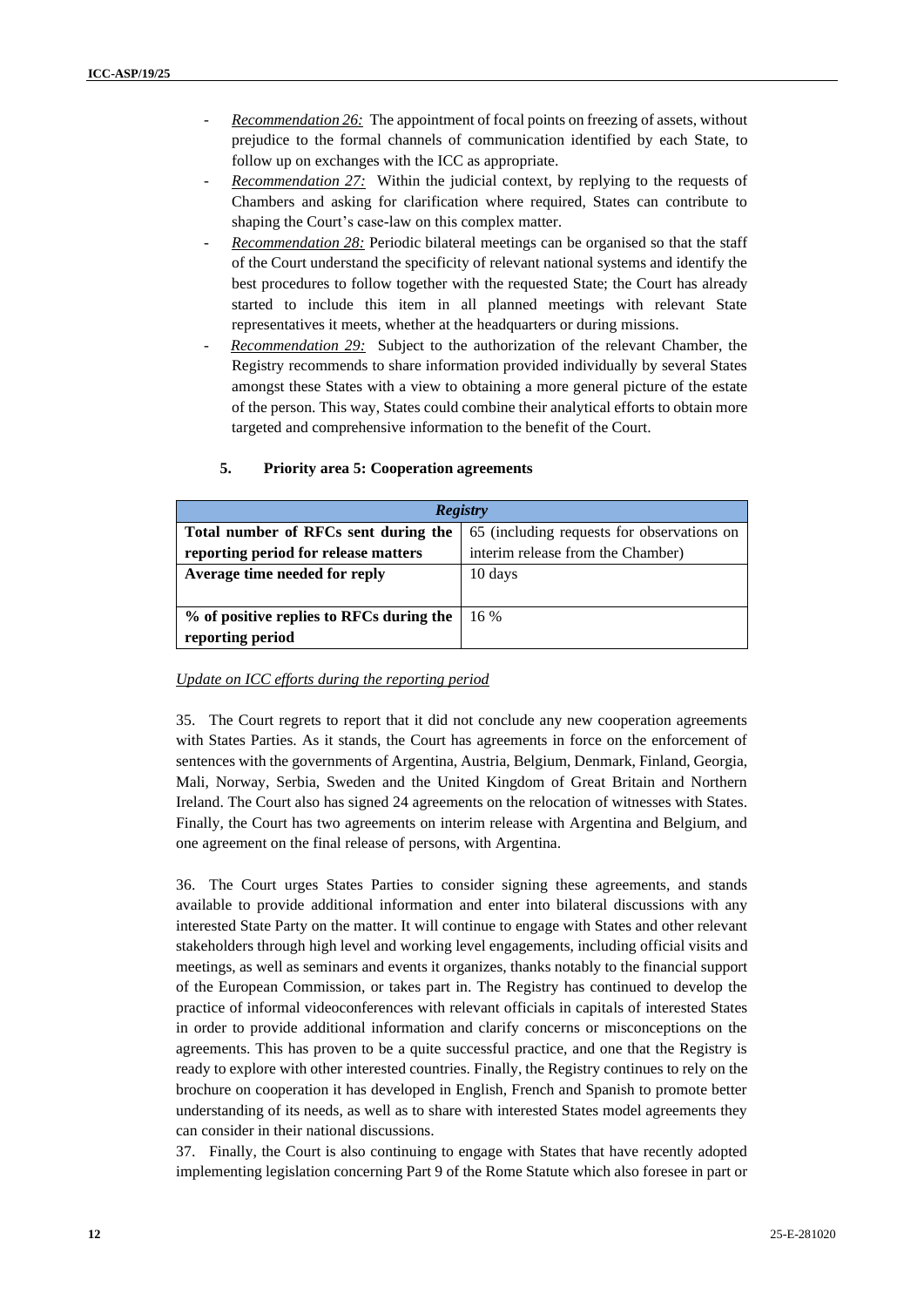in whole cooperation regarding the subject-matter of the agreements, and has worked with two of these States to identify further steps in order to operationalize their support in these critical areas.

38. The Court is grateful in this regard for the support of civil society to promote these agreements, and is in particular thankful to the Coalition for the ICC, Parliamentarians for Global Action and the International Bar Association for their work.

39. Given the scarce amount of framework or ad hoc cooperation agreements on interim release, the Registry is facing challenges in implementing Chambers' decisions in this regard. This is demonstrated by the data collected regarding cooperation in the area of release. As emphasized repeatedly by the Court, the consequences of the absence of States Parties willing to accept released persons are serious. For example, individuals who cannot be successfully relocated may remain *de facto* detained, despite having been released. In this respect, other international criminal tribunals, such as the International Criminal Tribunal for Rwanda, have encountered difficulties in finding States willing to accept acquitted persons on their territory. In addition to the egregious impact such a situation would have on the released person, it prevents the Court's system from functioning and runs counter to the Court's objective of applying the highest international standards. Moreover, in the case that the Pre-Trial or Trial Chamber grants a person with interim release, in order for it to be effective, the Court must rely on States Parties and their willingness to accept the person on their territory. If States Parties are unwilling to do so, this could hamper the possibility of interim release or render it impossible.

40. In the Gbagbo / Blé Goudé case, for instance, which was referenced in the Court's Report on cooperation of 2019, the Registry has had to deploy extensive efforts since early 2019 to try to find a sustainable and fair solution. While these energies are geared towards finding a solution to the case at hand, it is crucial to build a common understanding of the fact that voluntary cooperation requires sustained multilateral, shared efforts for the Court and States Parties to find effective long-term solutions.

# *Recommendations on the way forward*

41. Based on the efforts of the last five years to prioritize the signature of these agreements, the Court has identified some recommendations for the consideration of States:

- *Recommendation 30:* The inclusion of elements of the cooperation agreements in the provisions of national implementing legislation of the Rome Statute, which will facilitate the negotiation, if needed, with the Court, for the later operationalization of this cooperation; the Registry is available to advice States in this regard, if relevant.
- *Recommendation 31:* The possibility to engage in synergies between the cooperation and the complementarity facilitations, especially when considering the identified needs of certain States and available organizations or States that can share their expertise or provide capacity-building activities, including in areas covered by the cooperation agreements (such as witness protection, monitoring systems, reintegration programs or the national penitentiary systems).
- *Recommendation 32:* The possibility for States that have signed cooperation agreements with the Court to act as "goodwill Ambassadors" in their region and in their contacts with other States, in order to explain how they are working with the Court and to clarify implications and opportunities.
- *Recommendation 33:* The availability of the Court to take part in videoconferences or technical engagements with the relevant national stakeholders of interest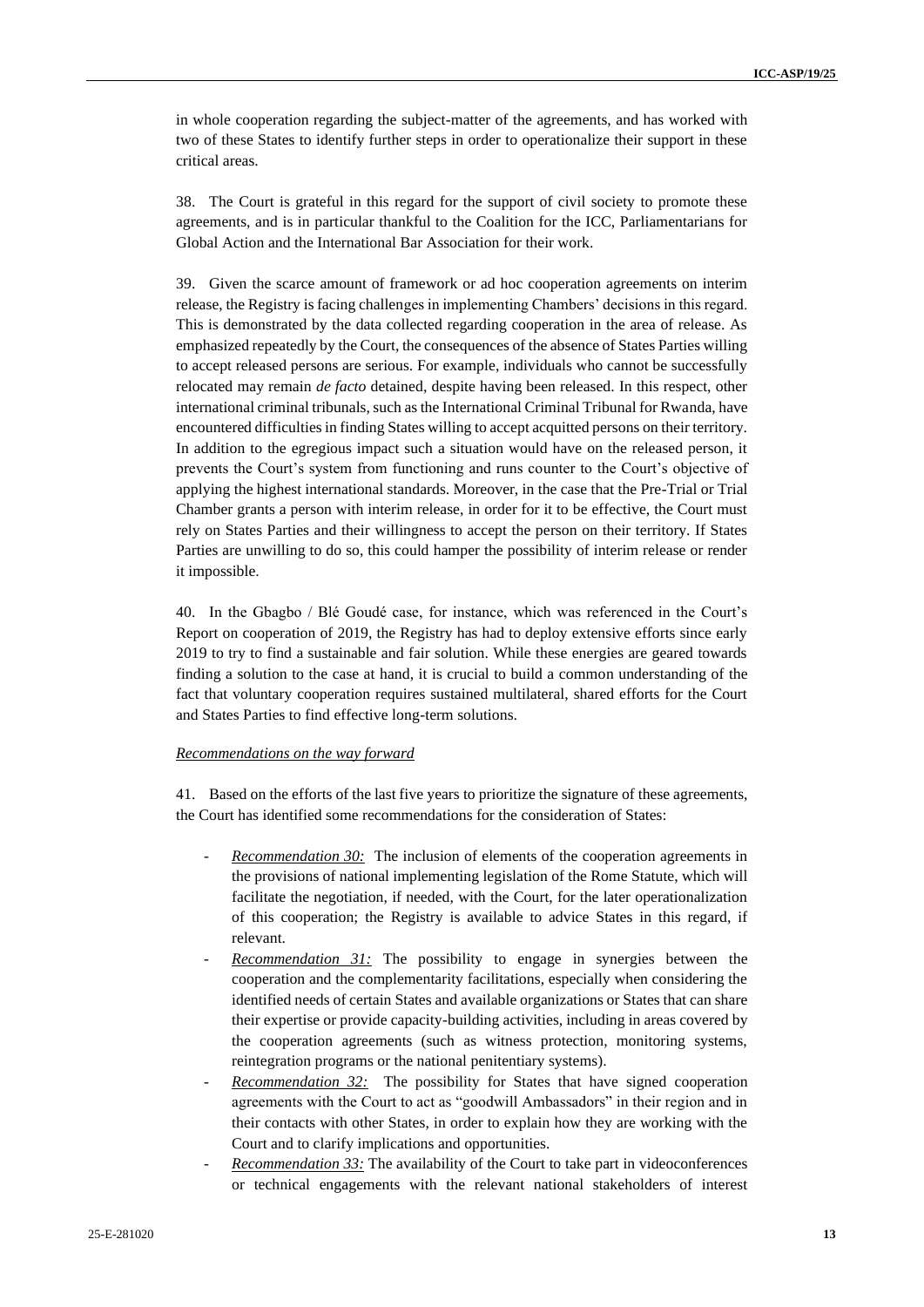countries, to discuss in detail the agreements and how they can function within the national legal framework of each State.

- *Recommendation 34:* The possibility of including the signature of cooperation agreements as an item in the agenda of meetings of regional groups.
- *Recommendation 35:* Utilizing, where necessary, the availability of the Special Fund for Relocations and of Memoranda of Understanding with the UNODC, which can contribute to neutralize costs for the State, as well as to enhance the national capacity of an interested State, not only to cooperation with the Court but also to strengthen its domestic system.

# **III. Update and key recommendations on the three other cooperation priority areas not linked to data collection (legal mechanisms and procedures for cooperation; diplomatic and public support; and inter-State cooperation)**

**1. Priority area 1: Enacting the legal mechanisms set in the Rome Statute and setting up effective procedures and structures regarding cooperation and judicial assistance**

#### *Update on ICC efforts during the reporting period*

42. Due to the COVID-19 pandemic, the Court was not able to organize its  $7<sup>th</sup>$  Focal Points Seminar on Cooperation during the reporting period. The activity is expected to take place in 2021, bringing together the national focal points from situation countries and other countries of relevance for the judicial activities of the Court and which are instrumental in facilitating the cooperation between the Court and the competent authorities. These gatherings provide a unique platform to enhance dialogue and cooperation between the Court and States, including on new developments in terms of technical areas of cooperation (such as witness protection, disclosure, cooperation with the Defence, financial investigations and asset recovery, implementation of arrest warrants); they also have contributed to the development of an informal network of national experts on cooperation with the Court that can share and learn from each other's' experiences. The Court has benefited in this context from the support and participation of the HWG cooperation co-facilitators, as well as from regional and specialized networks and organizations, that have also shared their expertise and provided new avenues for States to interact and seek support should they need it to fulfil their cooperation obligations vis-à-vis the Court.

43. With the financial support of the European Commission, the Court organized a regional seminar on cooperation with respect to witness security management in Pretoria, South Africa, in November 2019, which provided a forum to engage national focal points and develop cooperation networks. The Court is grateful to the host authorities, partner organizations and participating experts for their valuable support and contributions. Several planned events aimed at promoting cooperation had to be postponed due to travel restrictions related to the COVID-19 pandemic.

44. Also thanks to the financial support from the European Commission, the Registrar of the ICC led a high-level mission to Croatia and Bosnia-Herzegovina on 10-12 September 2019, in order to discuss enhanced cooperation, including cooperation agreements, with the authorities of both countries.

45. Missions to States Parties provide important opportunities for engagement with multiministerial counterparts that are part of the national effort to cooperate with the Court, and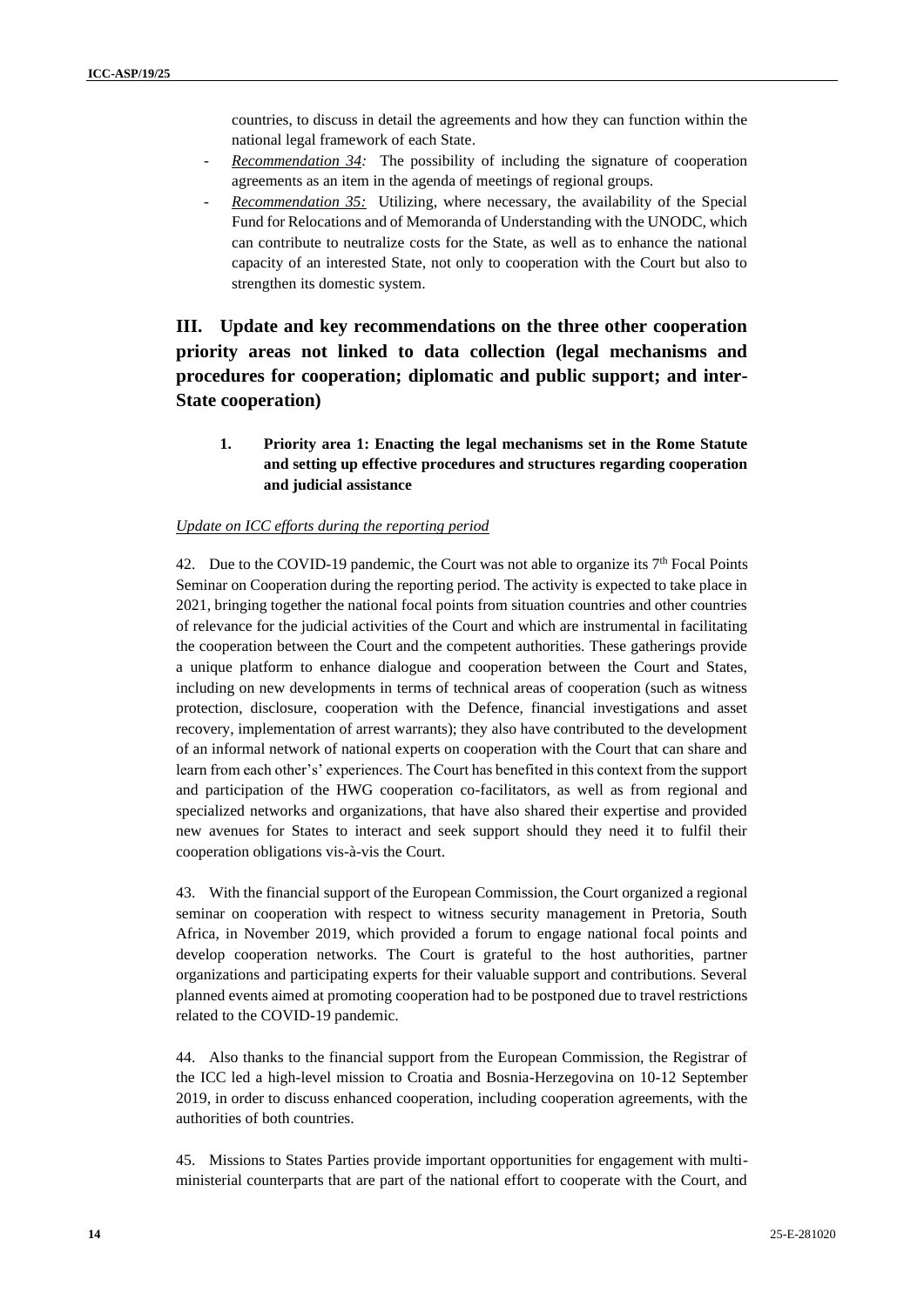allow the OTP and the Registry to identify specific focal points as well as areas of further cooperation (including regarding cooperation agreements). They can also be used as opportunities to raise awareness of the Rome Statute and the Court within a variety of relevant pools of interlocutors, such as the judiciary, law enforcement agencies, bar associations, specialized units working on witness protection or asset recovery, as well as civil society, academia and students.

#### *Recommendations on the way forward*

46. Based on its experience and assessment, the Court suggests the following recommendations:

- *Recommendation 36:* As recalled by paragraphs 7 to 9 of the 2019 ASP Resolution on Cooperation, as well as in the Paris Declaration with respect to the tracing and recovery of assets, adequate implementing legislation at the national level, including through integration of the relevant provisions of the Rome Statute into national legislation, greatly facilitates cooperation between the Court and States. As less than half of the 123 States Parties have adopted legislation in order to implement the cooperation obligations provided for in Part 9 to this date, the Registry of the ICC has availed itself in several instances during the reporting period to provide support and technical advice to interested States engaged in a domestic process to adopt cooperation implementing legislation. While the Registry will not provide substantive advice on matters of national concern, it is ready to participate in discussions and provide written submissions to national stakeholders at the request of the State on the key elements of Part 9, and share what has been its experience and lessons learned in the last 15 years of implementing the cooperation provisions with States Parties. The Court is also following the Mutual Legal Assistance ("MLA") initiative with interest, as an example of a platform where relevant inter-State cooperation matters are being discussed.
- *Recommendation 37:* Clear procedures and distribution of roles and responsibilities at the domestic level in the national implementing legislation will help governments ensure that they can expeditiously respond to requests for assistance coming from the Court without any undue delay and, where incorporating the Rome Statute crimes in domestic legislation is concerned, that they can also investigate and prosecute such crimes before their national jurisdictions as relevant.
- *Recommendation 38:* Further, to adopt the necessary national legislation regarding cooperation with the Court guarantees that the actors involved (governmental agencies, but also witnesses, victims and suspects) have legal certainty on the way the different requests for assistance from the Court will be treated.
- *Recommendation 39:* Finally, the clear definition of a legal basis for cooperation between the Court and States Parties covering all relevant aspects of potential judicial cooperation requests helps to avoid instances where a country is not capable of addressing a specific request for assistance, thus hindering the execution of the mandate of the Court.

47. As paragraph 17 of the 2019 Resolution on Cooperation stresses, it is a matter of priority that States that have not yet done so become parties to the Agreement on Privileges and Immunities of the ICC ("APIC"), and that they incorporate it in their national legislation, as appropriate.

48. States Parties are under an obligation stemming from article 48 of the Rome Statute to "respect such privileges and immunities of the Court as are necessary for the fulfilment of its purposes". Paragraphs 2-4 of article 48 furthermore provide for the privileges and immunities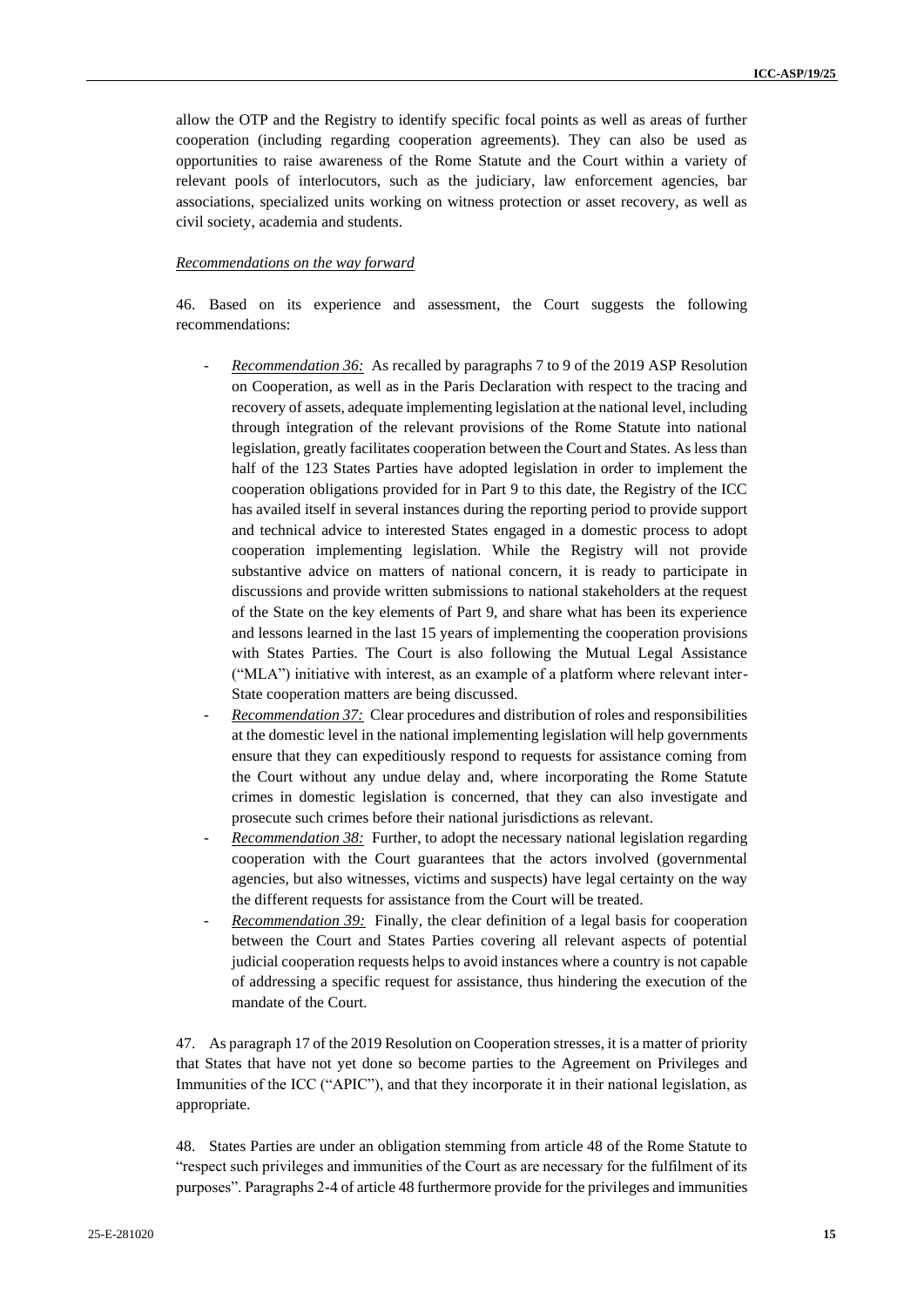of specific categories of Court officials and other persons. However, the general nature of article 48 may give rise to differing interpretations of the exact scope of the Court's privileges and immunities in concrete situations. This may be problematic for the Court as well as for the States concerned.

49. Indeed, the Court faces various challenges in the context of its operations relating to the interpretation or application of the relevant legal provisions, or the absence of necessary privileges and immunities. In instances of travel to States that have not become parties to the APIC, the Registry has to send notes verbales based on article 48 and invite States to grant the privileges and immunities, instead of relying on existing legal protections covered by the APIC. Given the current and potential future contexts of operation of the Court, as well as the liability issues that can be attached, the lack of these legal protections for staff and its work can have clear legal, financial and reputational consequences for the Court and States.

50. APIC increases legal clarity and security by specifying in detail the scope of the Court's privileges and immunities. By becoming parties to APIC, States can ensure consistent and unambiguous application of the Court's privileges and immunities on their territory.

- *Recommendation 40:* Accordingly, all States Parties are strongly urged to ratify or accede to APIC for their own as well as the Court's benefit. States are also encouraged to implement the provisions relating to the Court's privileges and immunities in their national legislation, and to take active steps to ensure that the relevant national authorities are aware of the Court's privileges and immunities and their practical implications.

# **2. Priority area 6: Diplomatic and public support in national, bilateral, regional and international settings**

#### *Update on ICC efforts during the reporting period*

51. In September 2019, the President and the Prosecutor participated in the high-level segment of the seventy-fourth General Assembly session, each holding bilateral meetings with Heads of State and other high-level representatives of States as well as United Nations representatives, to strengthen political and diplomatic support for the Court's operations and further mainstream its mandate. During the high-level week, the President and Prosecutor also addressed the meeting of the Informal Ministerial Network for the ICC.

52. For 17 July 2020, the Day of International Criminal Justice, the Court launched a subpage of its web-based Sustainable Development Goal 16 "Humanity against crimes" campaign, on the theme of #Resilience in crisis and conflict, complementing themes of the UN75 campaign and reflecting that people across the globe are coping not only with grave human rights violations but also the COVID-19 pandemic. Content of the new campaign segment includes a "Life after conflict" story series focused on the resilience of survivors, and messages on the Court's and United Nations' social media platforms on Peace and Justice.

53. The Prosecutor's biannual briefings to the Security Council related to the Darfur and Libya situations provided opportunities to inform the Council and the UN membership of progress and challenges, especially the failure to execute outstanding arrest warrants. The Court welcomed the joint statement of 10 June 2020 by the ten ICC States Parties on the Council reaffirming their "unwavering support for the Court as an independent and impartial judicial institution". The Court believes that a structured dialogue between the Court and the Council on matters of mutual interest, both thematic and situation-specific, could improve the implementation of Council referral resolutions and enhance the fight against impunity.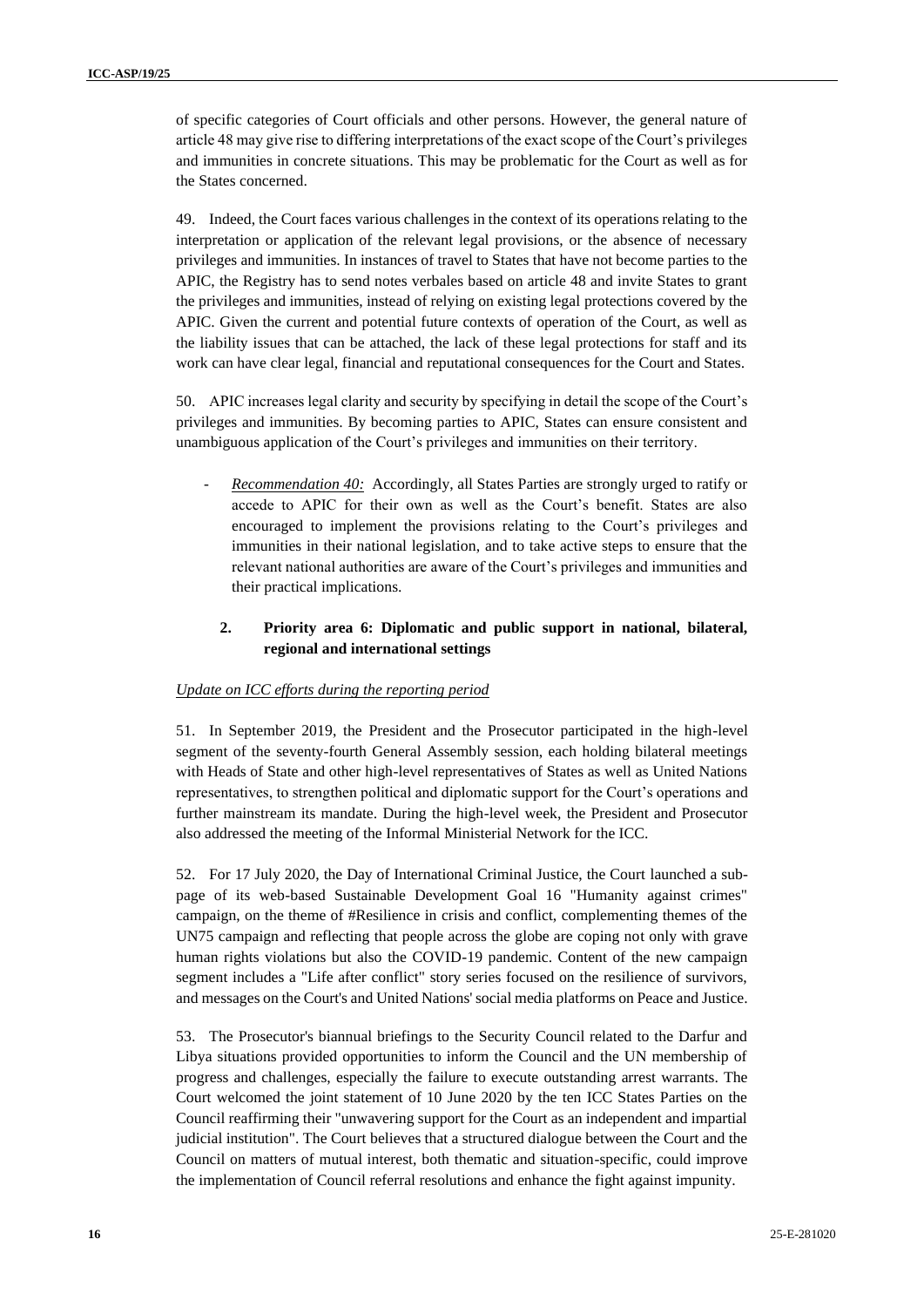54. The Court continued to develop its interaction and cooperation with international and regional organizations as key partners for promoting universality of the Rome Statute, raising awareness of the Court's work, adopting national implementing legislation, enhancing cooperation and promoting wider geographical representation within staff. The Secretary-General of the Commonwealth delivered a keynote speech at the ceremony for the opening of the Court's judicial year on 23 January 2020, marking the long-standing, cooperative relations between the two organizations.

55. On the same day, the Court held its Third Annual Judicial Seminar, bringing together judges from national, regional and international jurisdictions and the Court to exchange views on topical issues, including guidelines on time limits for the issuance of key judicial decisions adopted by the Court's judges in October 2019 and incorporated in the Chamber Practice Manual in December 2019 to enhance the efficiency of proceedings.

56. The Court greatly values the activities that civil society partners undertake to raise awareness about the Court, to promote the universality of the Rome Statute and to encourage the Statute's full implementation, and continued to participate in those activities. From 12 to 14 May 2020, the Court held, via videoconference, its twenty-fourth annual round table with non-governmental organizations to discuss issues of common interest.

57. A development of grave concern during the reporting period was the issuance by the President of the United States, on 11 June 2020, of Executive Order 13928 titled "Blocking Property of Certain Persons Associated with the International Criminal Court". This broadly worded Executive Order represents an escalation of threats and coercive actions, including potential financial measures, against the Court and its personnel. As indicated in the Court's statement of the same date, such unprecedented measures taken against the Court with the declared aim of influencing the actions of its officials in the context of investigations and judicial proceedings constitute an unacceptable attempt to interfere with the rule of law and the Court's activities. On 2 September 2020, Prosecutor Fatou Bensouda, as well as the Director of the Jurisdiction, Complementarity and Cooperation Division of the OTP, Phakiso Mochochoko, were designated under the Executive Order. The Court stands firmly by its personnel and remains unwavering in its commitment to discharging, independently and impartially, the mandate bestowed upon it by the Rome Statute and the States that are party to it. The Court is highly appreciative of the numerous expressions of strong support in the wake of the issuance of the Executive Order and following the imposition of sanctions from the Assembly of States Parties, individual States Parties, States Parties jointly across regional groups, international and regional organisations, professional associations and civil society. The Court has engaged with these stakeholders in different fora to discuss how to protect the Court and its personnel in face of such attacks. In this context, various supportive measures were mentioned, such as the EU blocking statute. The Court urges sustained engagement regarding these coercive actions matter as it continues to rely on the firm support of its stakeholders and recalls that undermining the work of the ICC undermines the global fight against impunity for atrocity crimes, and the interests of victims, for many of whom the Court represents the last hope of justice.

#### *Recommendations on the way forward*

58. Based on its experience and assessment, the Court would suggest the following recommendations: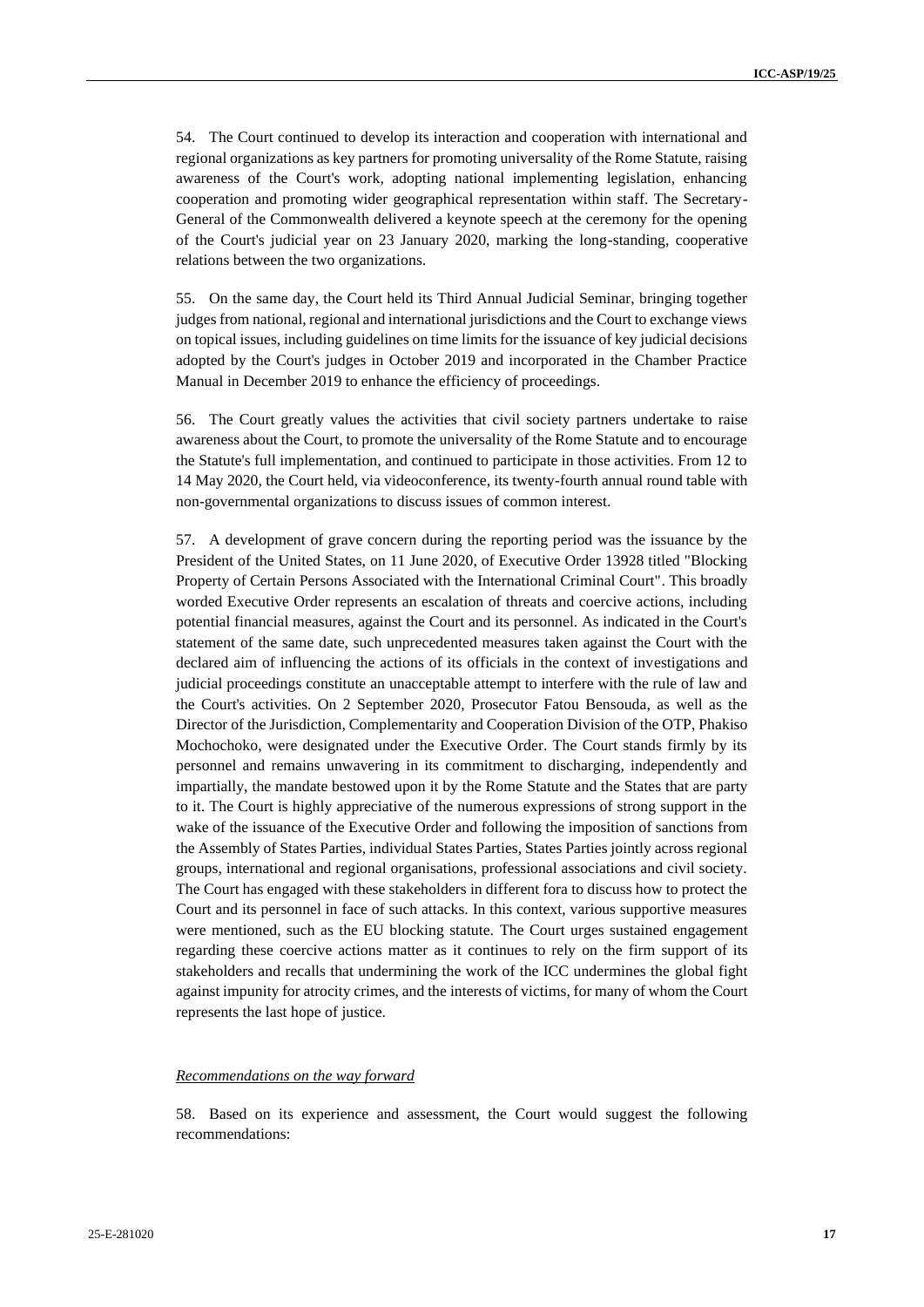- *Recommendation 41:* The Court believes further engagement with regional organizations can help promote efforts regarding universality, implementing legislation, cooperation and complementarity, as well as raise awareness of its work, dispel misconceptions, and encourage wider geographical representation within its staff. For this purpose, the Court welcomes opportunities to integrate its work and mandate within the activities of regional and specialized organizations.
- *Recommendation 42:* The Court will also continue to seek increased exchanges and integration with specialised organisations on key cooperation priorities, such as regional and international networks of prosecutors and law enforcement, as well as financial investigations and asset recovery, such as UN Office on Drugs and Crime, CARIN, FATF and its regional branches, Interpol, Europol, Eurojust, Justice Rapid Response and the International Commission on Missing Persons ("ICMP").
- *Recommendation 43:* The Court will continue to work towards expanding its relations with States, organizations and partners that can help facilitate such integration, and will also maximize such opportunities by also bringing forward other key objectives for the Court, such as the ongoing efforts from the Registry to promote geographical representation of all States Parties within it staff.
- *Recommendation 44:* The Court calls on the ASP to devise a strategy to protect the Court and its personnel against attacks, and be prepared to speak up in the Court's defence, given that its dignity and political impartiality seriously inhibits its ability to defend itself against such attacks by political actors.

# **3. Priority area 7: Inter-State cooperation in the context of the Rome Statute system**

# *Update on ICC efforts during the reporting period*

59. Progress on many of the concrete areas of cooperation of concern for the Court can benefit from exchanges of experience and expertise, as well as mutual assistance between States, as well as between States, the Court and other relevant partners. The Court attempts to promote these exchanges in the context for instance of the annual focal points' seminar; cooperation agreements it negotiates with States; as well as by availing the expertise it has developed in the many areas of its work in its fifteen years of operations. Some of these aspects are further detailed in the Court's 2012 report on complementarity<sup>17</sup>.

60. Much like inter-State cooperation combines elements of cooperation and complementarity, this is also the case where the Court provides assistance to national jurisdictions in accordance with the Rome Statute for the purpose of domestic proceedings. During the reporting period, the OTP continued its efforts under Strategic Goal 6 under the Strategic Plan 2019-2021, aimed at developing, with partners and to the extent permissible under the Rome Statute, a coordinated investigative and prosecutorial strategy to close the *impunity gap*. To tackle both the crimes under its direct jurisdiction that it cannot prosecute itself and the complex international, transnational and domestic associated crimes being committed in the situations under investigation and fuelling the violence and the continuation of conflicts, the OTP has continued to engage, where appropriate and within its mandate and means and when possible in the difficult context associated with the COVID19 pandemic, with national and regional authorities in charge of law enforcement. This has included: sharing its experience, technical expertise and lessons learned, when possible directly with national partners or otherwise through online consultations; contributing to specialised training needs by judicial actors; assisting or advising on standard setting for complex investigative activities; providing technical assistance when needed and appropriate; devising

<sup>17</sup> ICC-ASP/11/39